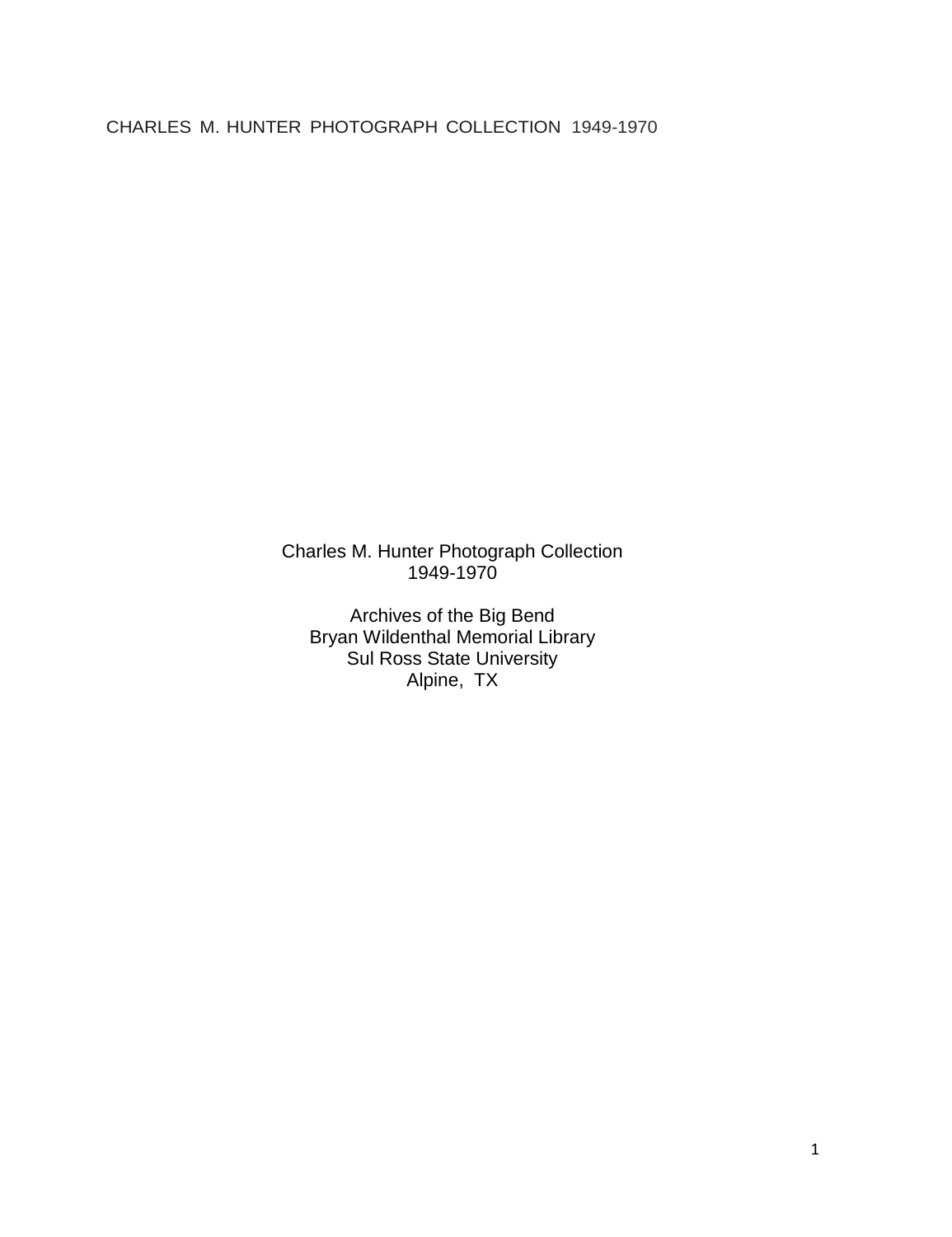#### **ORGANIZATION**

The topical arrangement and numbering system of the photographers has been - maintained as follows . Gaps in numbering suggest numbers reserved for growth. The collection is housed in archival photograph boxes.

#### ALPINE

| [General]                         | H 1 - H11   |
|-----------------------------------|-------------|
| <b>Activities</b>                 | H13-H39     |
| Aerials & airport                 | H40 - H54   |
| Area                              | H 55 - H78  |
| <b>Baseball</b>                   | H79 - H200  |
| <b>Businesses</b>                 | H201-H332   |
| Churches                          | H340- H417  |
| Early Alpine / Weyerts H418- H469 |             |
| Hospital                          | H475 - H504 |
| Officials / Employees H510- H604  |             |
| Organizations                     | H606 - H708 |
| People                            | H720-H820   |
| <b>APOLLO TEAM</b>                | H825 - H856 |

#### BIG BEND

| Aerials | H860 - H1036 |
|---------|--------------|
|         |              |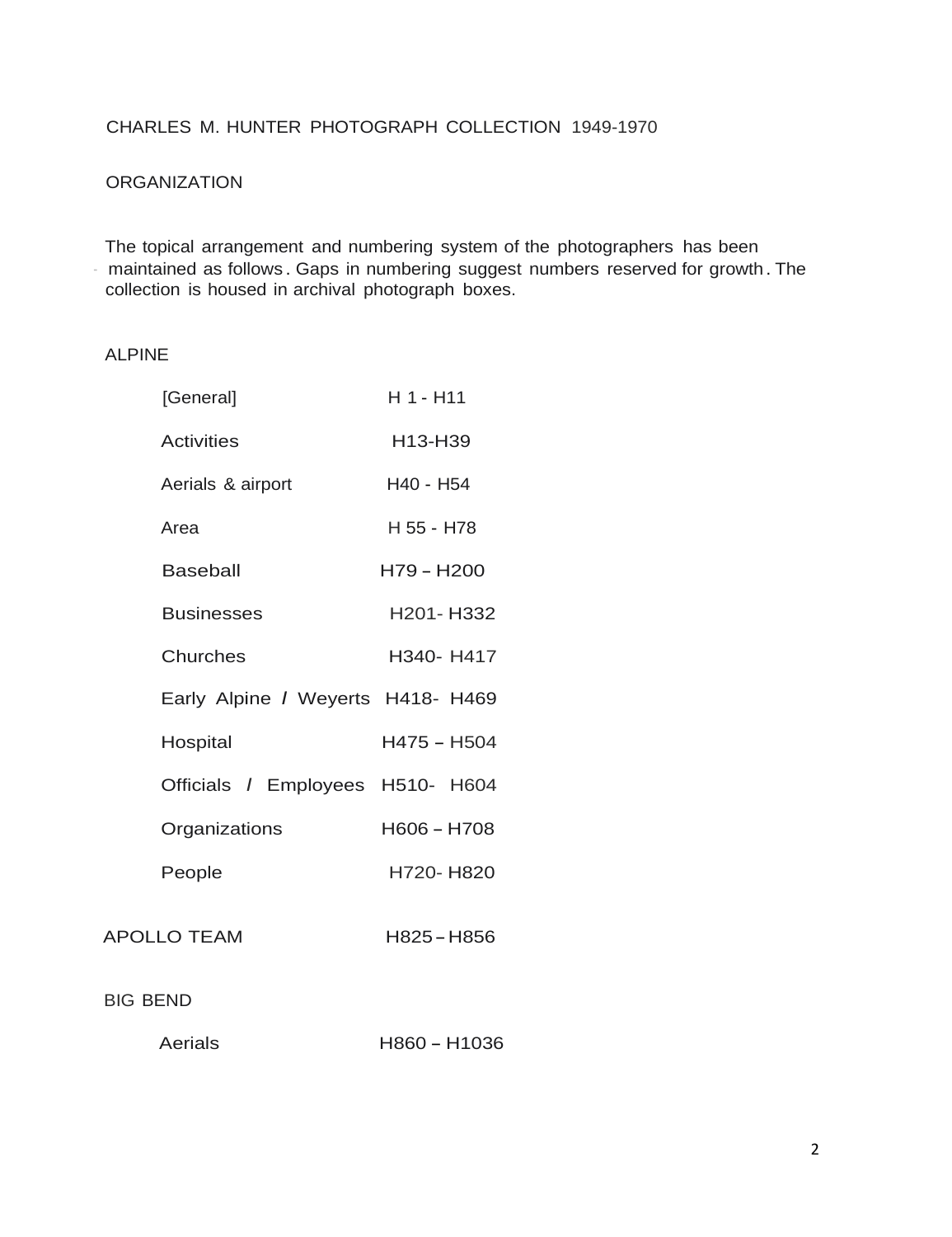# DELRIO-LANGTRYAREA

| Devil's River                     | H <sub>1037</sub> |
|-----------------------------------|-------------------|
| Southern Pacific<br>wins the race | H1038- H1039      |
| Early Pecos Bridge                | H1040             |
| Pecos Bridge                      | H1042- H1047      |
| <b>Pecos Crossing</b>             | H1049- H1051      |
| Dod, W. H.                        | H1052- H1054      |
| Bean, Roy                         | H1055- H1058      |

# FORT DAVIS

| <b>Bloys Encampment</b>  | H1065 - H1066                        |
|--------------------------|--------------------------------------|
| Camp Musquiz             | H1067 - H1070                        |
| <b>Early Fort Davis</b>  | H <sub>10</sub> 71-H <sub>1114</sub> |
| Centennial [Events]      | H1115-H1148                          |
| [Fort] Hospital          | H1150-H1153                          |
| [National] Historic Site | H1155-H1188                          |
| Indian Lodge             | H1190- H1191                         |
| McDonald Observatory     | H1192- H1200                         |
| Mersfelder, Nick         | H1201- H1202                         |
| <b>Neill Doll Museum</b> | H1203 - H1209                        |
| Sawtooth Mountain        | H1210- H1212                         |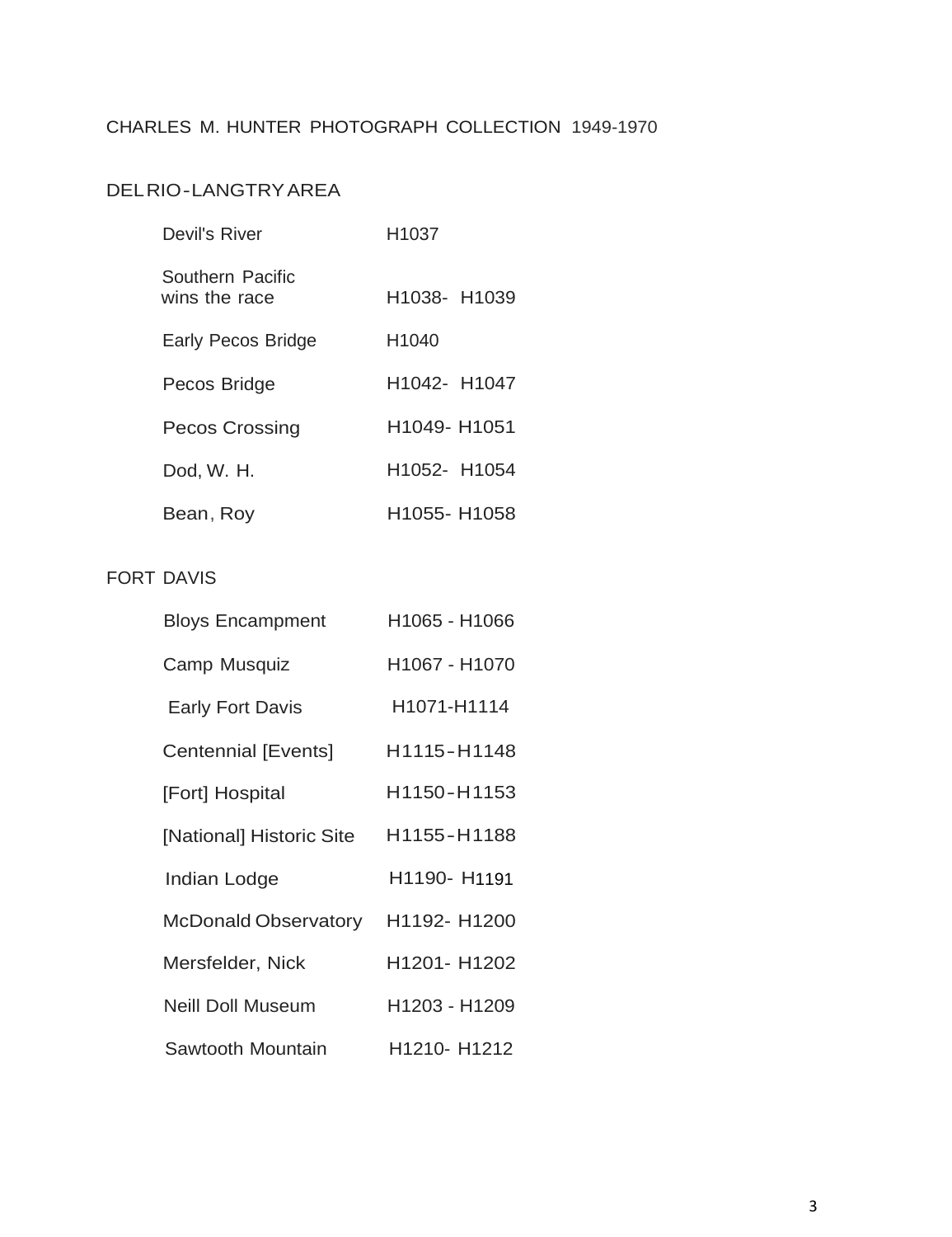FORT DAVIS, CONT.

Scobee, Barry **H1213 - H1219** 

FORT STOCKTON H1220 -H2337

HUNTING & FISHING H2340 - H2429

IRAAN, TEXAS H2430- H2432

Yates Discovery Well H2433

LIVESTOCK AND RANCHING H2525- H3279

Includes: Big Bend Livestock Show; Ranches: Brown, Cartwright, Cox, Decie, Dolan, Dutton, Henderson, Hubbard, lvey, Kennedy, Kimball, Kokernot, Lane, McGrady, Mcintyre, Merrill, Morris, Neville, Newsom, o6, Pierce, Nichols, Powder, Prude Boys Ranch, Pruitt, Roark, Sohl, Stillwell, Stumberg, Terry, White, Willow, Winter, Yates.

Soil Conservation H3285 - H3287

#### MARATHON, TEXAS

| Dow Chemical Co.        | H <sub>2434</sub> - H <sub>2440</sub>                                     |
|-------------------------|---------------------------------------------------------------------------|
| Fluorspar               | H <sub>2441</sub> -H <sub>2443</sub>                                      |
| <b>Green Drug Store</b> | H2444-H2453                                                               |
|                         | Includes other Marathon businesses and<br>businesspeople (also see index) |

Hatch Brothers H2454-H2457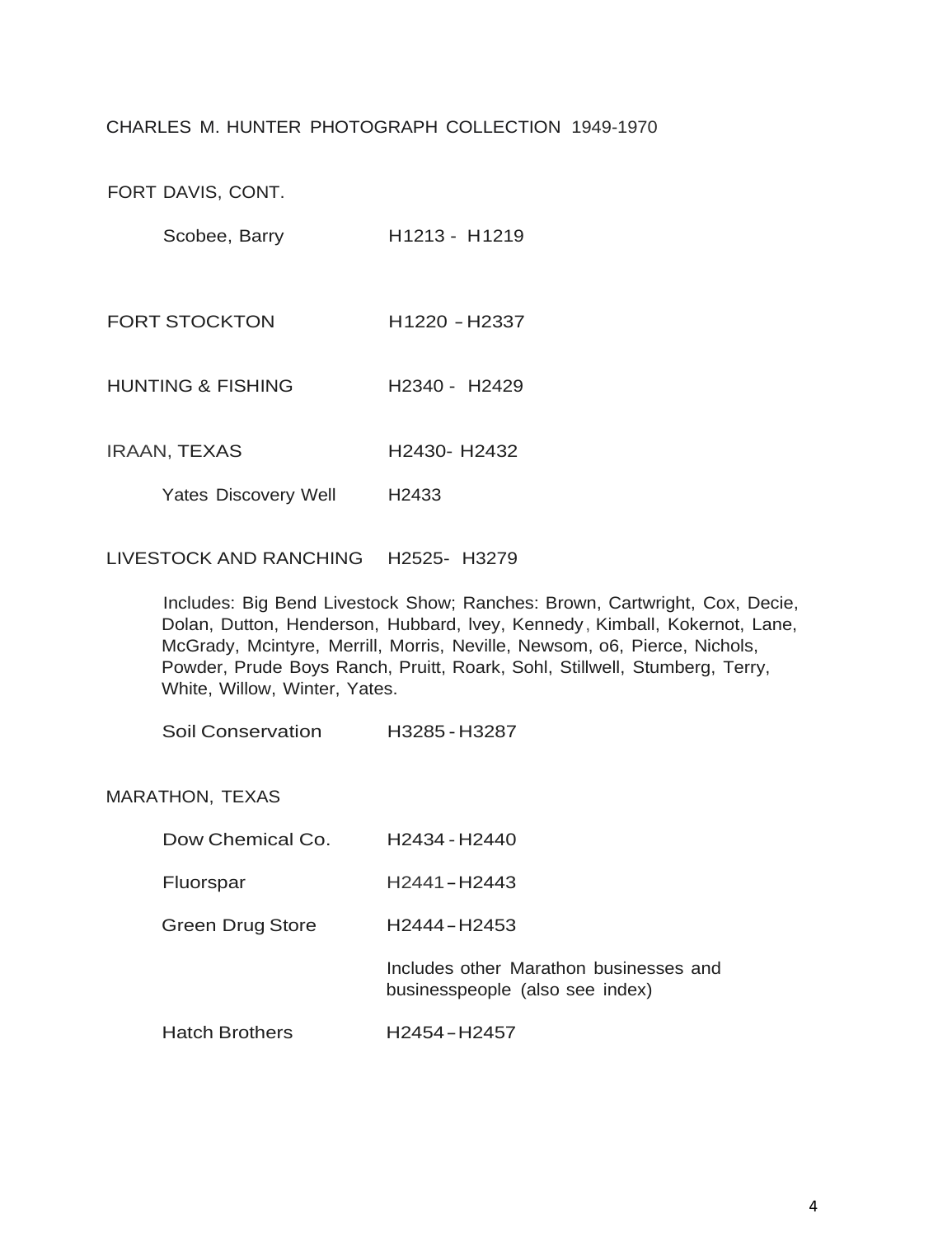# MARATHON , TEXAS, CONT.

| <b>Marathon Library</b>  | H <sub>2459</sub> -H <sub>2461</sub> |
|--------------------------|--------------------------------------|
| <b>Marathon Oil Well</b> | H <sub>2462</sub> -H <sub>2465</sub> |
| Simpson, Bill            | H2466-H2467                          |

# MARFA, TEXAS

| [Area]              | H2469             |
|---------------------|-------------------|
| Antelope Springs    | H <sub>2470</sub> |
| Area Scenes         | H <sub>2471</sub> |
| Cartledge, W. R.    | H <sub>2472</sub> |
| Census Records      | H2473 - H2474     |
| Chuck Wagon         | H2475             |
| <b>Fort Brite</b>   | H2476             |
| Mrs. Lyndon Johnson | H2477             |
| King, E.W.          | H2479             |
| Mellard, F. C.      | H2480             |
| Metcalf, H. O.      | H2481             |
| Presbyterians       | H2482             |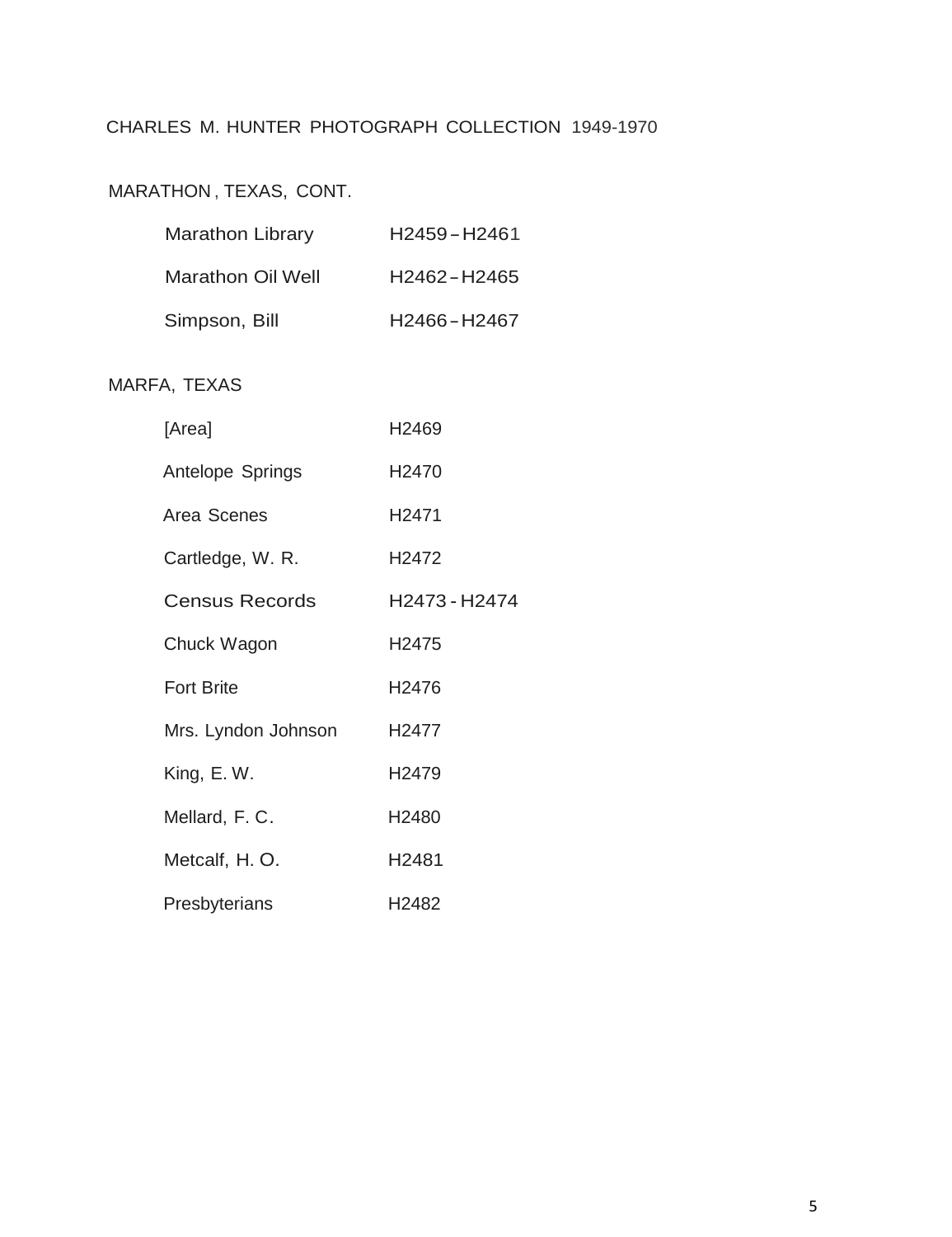# MEXICO

| [General]                                        | H2485-H2488                          |  |  |
|--------------------------------------------------|--------------------------------------|--|--|
|                                                  | Chihuahua al Pacifico RR H2489       |  |  |
|                                                  | Chihuahua Jeep Caravan H2490 - H2496 |  |  |
| <b>Rotary Tour</b>                               | H2497-H2499                          |  |  |
| PRESIDIO, TEXAS                                  |                                      |  |  |
| [general]                                        | H2500 - H2506                        |  |  |
| Flood, 1958                                      | H2507 - H2413                        |  |  |
| Presidio Irrigation Co.                          | H2514- H2520                         |  |  |
| Presidio School                                  | H2521                                |  |  |
| SANDERSON, TEXAS                                 |                                      |  |  |
| Flood, 1965                                      | H3315- H3335                         |  |  |
| <b>SCOUTS</b>                                    |                                      |  |  |
| <b>Boy Scouts</b>                                | H3340-3350                           |  |  |
| Cub Scouts 1958                                  | H3351-H3354                          |  |  |
| <b>Mitre Peak Camp</b>                           | H3355-H3395                          |  |  |
| [Old Trail Drivers (copy work) H3409]            |                                      |  |  |
| [Gliders at Marfa Airport, 1963   H3410-  H3419] |                                      |  |  |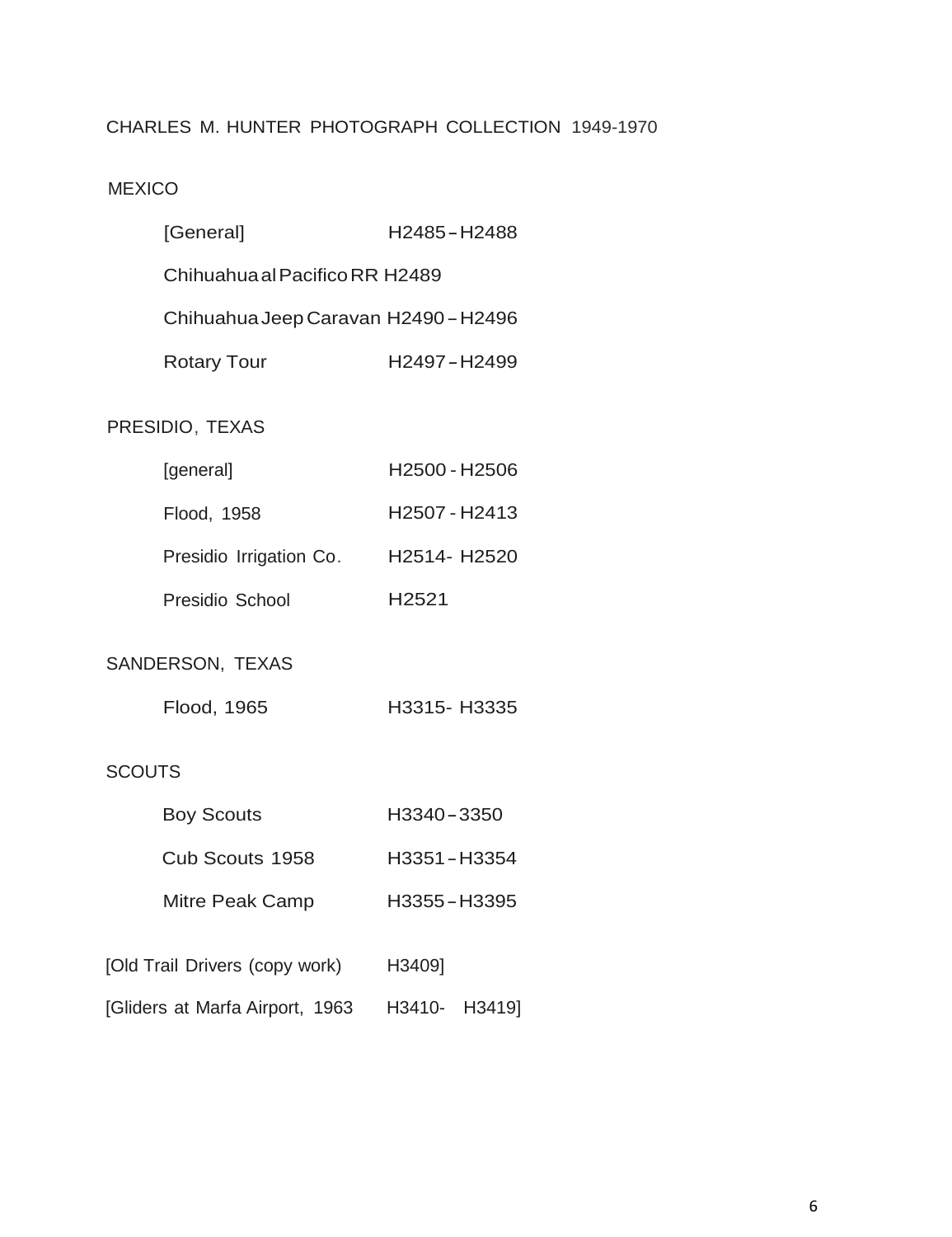# SUL ROSS STATE UNIVERSITY

| [campus views]         | H3420-H3422   |
|------------------------|---------------|
| Aerials                | H3423 - H3432 |
| Aldrich Room (Library) | H3433-H3449   |
| <b>Buildings</b>       | H3450 - H3482 |
| Lobos 1923             | H3483         |
| Old Library            | H3484         |
| Old Museum             | H3493- H3511  |
| Rodeo Press Box        | H3412         |
| Science Building       | H3513-3522    |
| <b>Teachers</b>        | H3523 - H3629 |
| VALENTINE, TEXAS       |               |
| Camp Holland           | H3636 - H3644 |

Bennett, D. M. H3650-H3654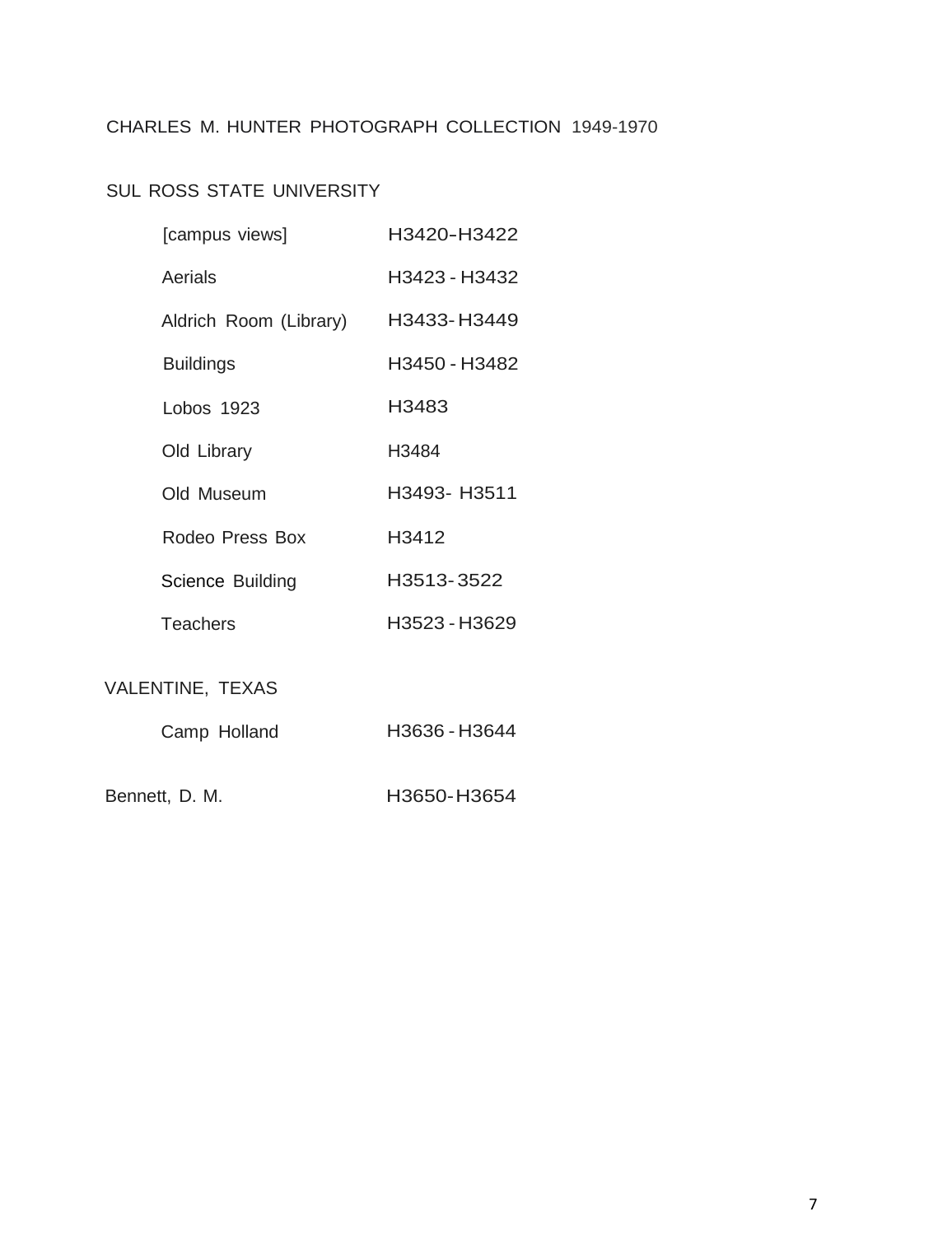#### APPENDIX (1996)

The photographs and associated materials described below were donated by the family of Charles Hunter. They are housed in one archival photograph box at the end of the collection.

|                               | WORK OF OTHER PHOTOGRAPHERS & Associated Materials<br>$(1$ PH BOX)                                                                                                                                                                |
|-------------------------------|-----------------------------------------------------------------------------------------------------------------------------------------------------------------------------------------------------------------------------------|
| Photographer                  | <b>Subjects</b>                                                                                                                                                                                                                   |
| H. A. King                    | Davis Mountain Scenes (many hand-colored) <i>I</i> Fort Davis (town),<br>undated (11)                                                                                                                                             |
| Mrs. N. S. Miller<br>(owner?) | Sawtooth, Davis Mountains, undated (2)                                                                                                                                                                                            |
| <b>Glenn Burgess</b>          | Davis Mountain Scenes (Bloys, fort, Indian Lodge), undated (5)                                                                                                                                                                    |
| <b>Farris Anderson</b>        | Photography assignments? (scenery, copy work, night, "human<br>interest," architecture), undated (9)                                                                                                                              |
| Jack Sloan                    | Mitchell-Werth Store, 1908 (3)                                                                                                                                                                                                    |
|                               | <b>Associated Materials</b>                                                                                                                                                                                                       |
|                               | Old Ft. Davis (1 photographic post card)                                                                                                                                                                                          |
|                               | Formal portrait of a couple. Name on reverse: Ellie? Walton.                                                                                                                                                                      |
| Chas. Hunter                  | Hand-colored photograph of a buffalo.                                                                                                                                                                                             |
| Chas. Hunter                  | Typescripts of news articles on Neill Doll Museum (Fort Davis)<br>and Mitre Peak Girl Scout Camp; article on drought submitted to<br>and returned by Cattleman magazine (with two photographs of<br>Ed Davidson and cattle), 1960 |

Note: Seven additional Hunter photographs (prints) in the Appendix were filed in the numbered series of the main collection (W. E. Lockhart, Yates Ranch, and unidentified group of three men).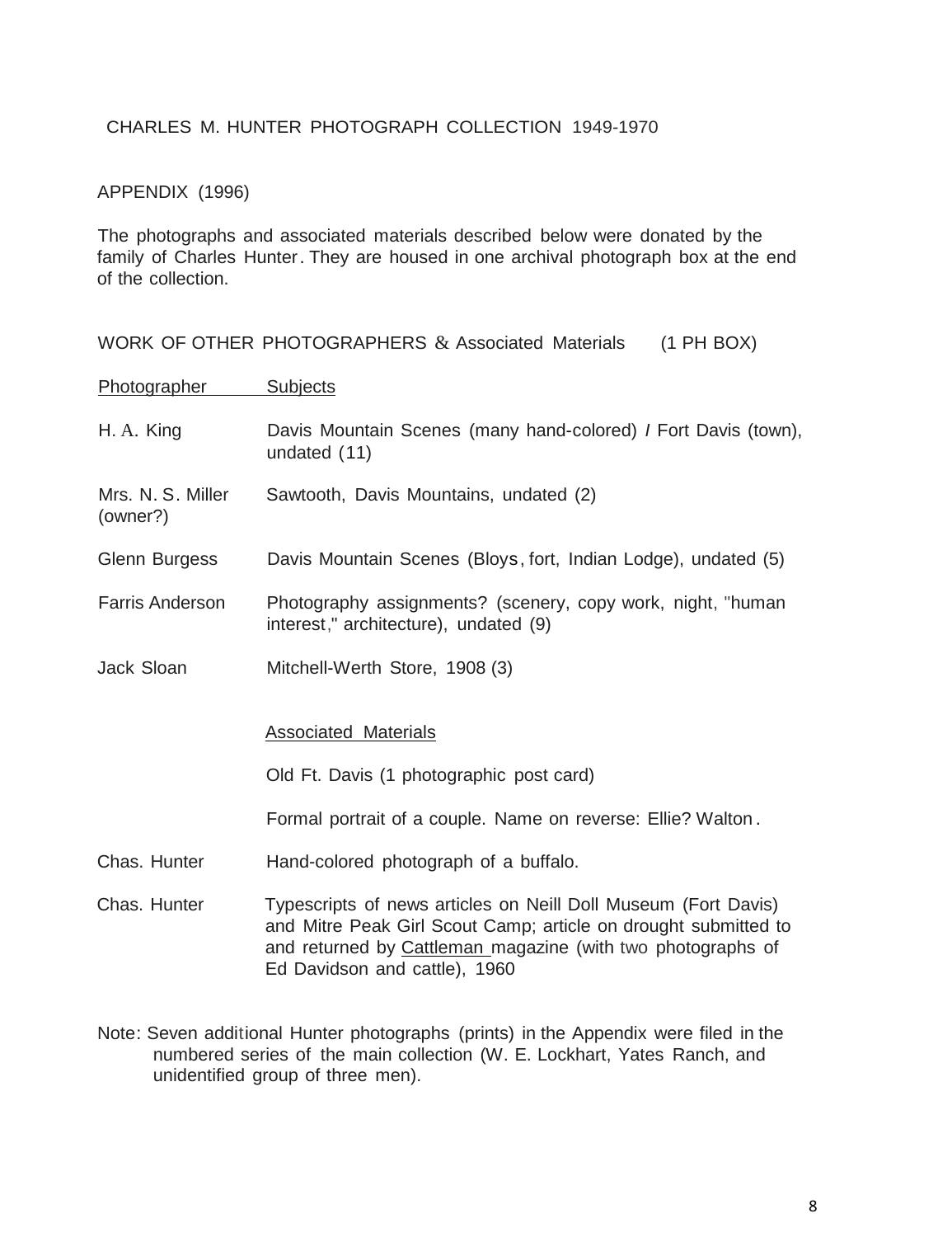|                                   | <b>PHOTO</b> |                              |
|-----------------------------------|--------------|------------------------------|
| <b>SUBJECT</b>                    | <b>DATE</b>  | CALL NUM.                    |
| Adams, D                          | n.d.         | H666                         |
| Adams, Daisy                      | n.d.         | H 702                        |
| Adams, Mrs. Dam (Lucille)         | n.d.         | H 291                        |
| Agua Fria, Texas                  | 1937         | H865                         |
| Airports- Texas- Alpine           | 1956         | $H8-11$                      |
| Airports-Texas-Alpine             | n.d.         | H46-50                       |
| Alderson, J.M.                    | n.d.         | H2364                        |
| Alfie Butane                      | n.d.         | H 211                        |
| <b>Aliens-United States</b>       | 1964         | H 854                        |
|                                   | 1960         | H 951                        |
| Allen, Dave                       | 1949         | H 213                        |
| Alpine Avalanche Building         | 1958         | H210                         |
| Alpine Avalanche Office           | n.d.         | H212                         |
| Alpine Avalanche Office           | 1965         | H428 -                       |
| Alpine Baseball Club              | n.d.         | H432                         |
| Alpine Baseball Club              | 1919         | H446                         |
| Alpine Baseball Club              |              | H616-617                     |
| Alpine Chamber of Commerce        | 1951<br>1952 | H618                         |
| Alpine Chamber of Commerce        | 1953         |                              |
| Alpine Chamber of Commerce        |              | H619                         |
| Alpine Chamber of Commerce        | 1958         | H620-622                     |
| Alpine Chamber of Commerce        | 1963         | H623                         |
| Alpine Chamber of Commerce        | n.d.         | H624                         |
| Alpine City Office                | 1970         | H201-202                     |
| <b>Alpine Clothing Factory</b>    | n.d.         | H 214                        |
| Alpine Community Center           | 1965         | H 625                        |
| Alpine Community Center           | 1954         | H627-628<br>H <sub>626</sub> |
| Alpine Community Center (Early)   | 1937 ca.     |                              |
| (Latin American Community Center) |              |                              |
| Alpine Country Club               | 1949 ca.     | H73-75                       |
| Alpine Country Club               | 1951         | H629-630                     |
| Alpine Cowboys Baseball Club      | n.d.         | H-85-87                      |
| Alpine Cowboys Baseball Club      | 1950         | H88                          |
| Alpine Cowboys Baseball Club      | 1951         | H 89                         |
| Alpine Cowboys Baseball Club      | 1952         | H 90-93                      |
| Alpine Cowboys Baseball Club      | 1954         | H94-97                       |
| Alpine Cowboys Baseball Club      | 1955         | H 98                         |
| Alpine Cowboys Baseball Club      | 1956         | H 99                         |
| Alpine Cowboys Baseball Club      | 1957         | H 100                        |
| Alpine Cowboys Baseball Club      | 1958         | H 113-125                    |
| Alpine Cowboys Baseball Club      | 1959         | H 126-152                    |
| Alpine Cowboys Baseball Club      | 1960         | H 153                        |
| Alpine Cowboys Baseball Club      | 1961         | H 154-157                    |
| Alpine Cowboys Baseball Club      | 1961         | H 160-195                    |
| Alpine Drug Store                 | n.d.         | H215-216                     |
| Alpine Elementary School          | 1914 ca.     | H418                         |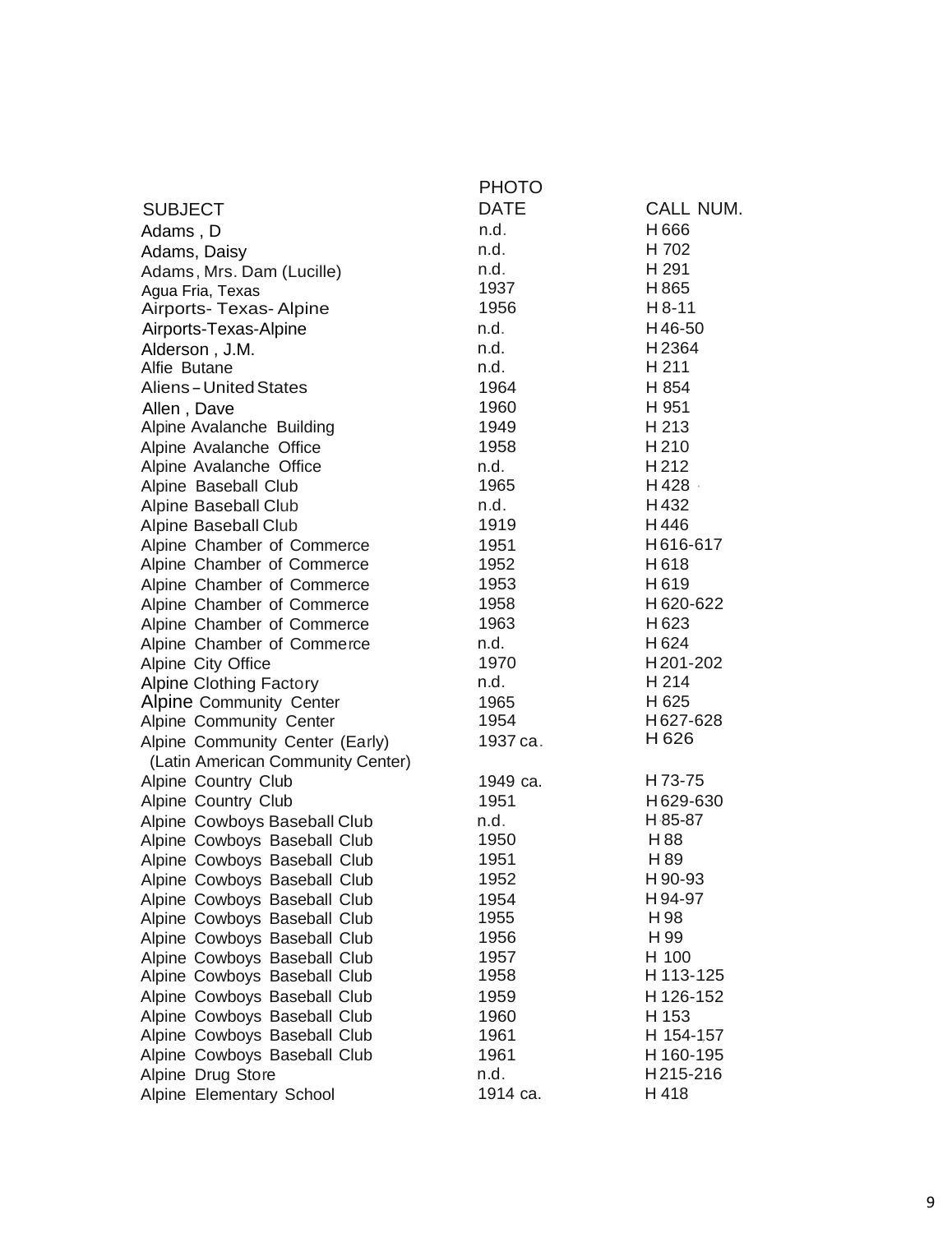| Alpine--Fire--1949?                        | 1949 ca. | H73-75           |
|--------------------------------------------|----------|------------------|
| Alpine - Fire - 1951                       | 1951     | H629-630         |
| Alpine - Fire - 1964                       | 1964     | H379-380         |
| Alpine Flower Shop                         | n.d.     | H 204            |
| Alpine Housing Authority                   | n.d.     | H510-511         |
| Alpine Housing Authority                   | 1968     | H512-519         |
| Alpine Housing Authority                   | 1969     | H520-556         |
| Alpine Lumber Company                      | n.d.     | H218             |
| Alpine Lumber Company                      | 1904 ca. | H448             |
| Alpine Lumber Company                      | 1920     | H454             |
| <b>Alpine Mercantile?</b>                  | n.d.     | H438             |
| <b>Alpine Municipal Airport</b>            | 1956     | $H 8-11$         |
| <b>Alpine Municipal Airport</b>            | n.d.     | H46-50           |
| Alpine Operation Understanding Group       | 1961     | H589             |
| Alpine Public Library                      | n.d.     | H601-602         |
| Alpine Public Library                      | 1953     | H604             |
| Alpine Public Library (Early)              | n.d.     | H600             |
| Alpine Rotary Club                         | n.d.     | H666             |
| Alpine State Bank (Early)                  | n.d.     | H437             |
| Alpine Supermarket                         | n.d.     | H219             |
| Alpine, Texas- History                     | 1913     | H420             |
| Alpine, Texas- History                     | 1920     | H421             |
| Alpine, Texas- History                     | n.d.     | H422-423         |
| Alpine, Texas- History                     | n.d.     | H436             |
| Alpine, Texas - History                    | 1885     | H 445            |
| Alpine, Texas- History                     | n.d.     | H462             |
| Alpine, Texas- History                     | 1918     | H467             |
| Alpine Transfer Company                    | n.d.     | H447             |
| Alpine Truck Terminal                      | 1961     | H <sub>220</sub> |
| Alpine Veterinary Clinic                   | 1955     | H 13-14          |
| American Legion                            | 1965     | H606-607         |
| American Legion Auxiliary                  | n.d.     | H608,610         |
| American Legion Baseball Team              | n.d.     | H 80-81          |
| Anderson School?                           | n.d.     | H 1071           |
| Anglin                                     | 1951     | H720-22          |
| Anniversaries                              | 1960     | H466             |
| Anniversaries                              | 1963     | H 739-41         |
| Anniversaries                              | n.d.     | H749             |
| Anniversaries                              | 1953     | H756-58          |
| Anniversaries                              | n.d.     | H762-763         |
| Anniversaries                              | 1963     | H778             |
| Anniversaries                              | 1962     | H800             |
| Antelope                                   | n.d.     | H2375-79         |
| Antelope Hunting                           | n.d.     | H2366            |
| Antelope Lodge                             | 1954     | H <sub>217</sub> |
| Antelope Springs                           | n.d.     | H 2470           |
| Antelopes                                  | n.d.     | H 2348, 2365     |
| Armstrong, Noble                           | n.d.     | H 3523           |
| Articles of incorporation- Presidio, Texas | n.d.     | H 2515           |
| Assembly of God Church                     | n.d.     | H 340            |
| Aston, Frank                               | n.d.     | H 2467           |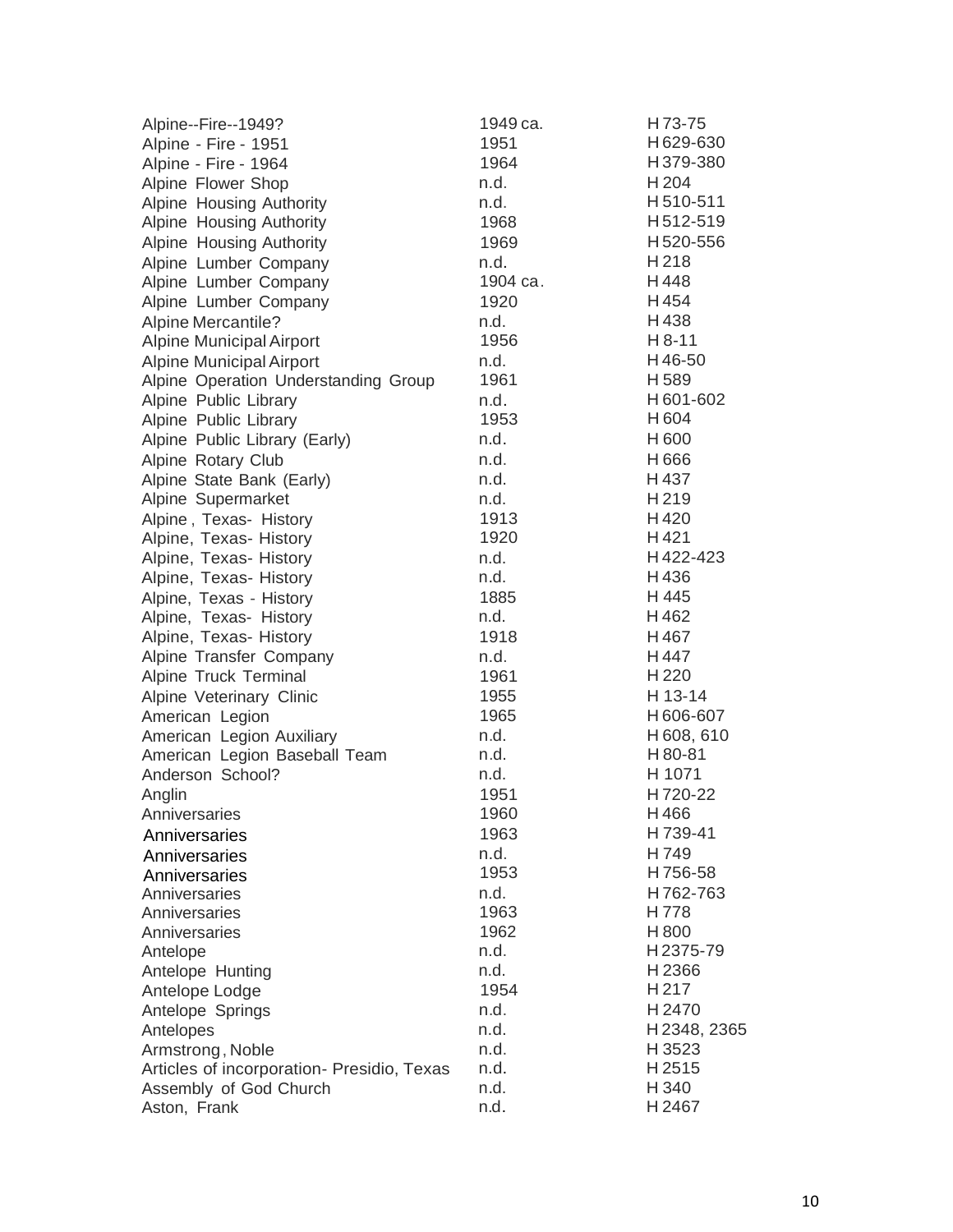| Astronauts-Big Bend National            | 1964, April | $H-825-38$                         |
|-----------------------------------------|-------------|------------------------------------|
| Park Astronauts--Marfa                  | 1964        | H840-853                           |
| Atkinson, Albert B                      | 1959        | H3524                              |
| Automobiles - Collectors and collecting | 1955        | H 15                               |
| Bailey, Virginia                        | n.d.        | H653-654, 657-658                  |
| <b>Bailey Fluorspar Plant</b>           | n.d.        | H2441-2443                         |
| <b>Bailey Motors</b>                    | n.d.        | H221-222                           |
| Baines, Mrs. George                     | 1967        | H723-725                           |
| Baines, Maude                           | 1967        | H723-725                           |
| <b>Baines</b>                           | 1959        | H3195-3202                         |
| <b>Baptist Student Center</b>           | n.d.        | H341-342                           |
| Barker, D.S.                            | 1955        | H7                                 |
| Barranca del Cobre                      | n.d.        | H2485                              |
| Barrow, Gordon                          | n.d.        | H570-571                           |
| <b>Baseball</b>                         | n.d.        | H80-81                             |
| <b>Baseball</b>                         | 1956        | H 82-83                            |
| Baxley, Warren                          | 1959        | H 3525                             |
| Baxter, Joe                             | n.d.        | H666                               |
| Bean, Roy                               | n.d.        | H 1055,1057                        |
| Beard, Norman (FNB groundbreaking)      | 1962        | H251-252                           |
| Beard, Norman                           | 1963        | H 258                              |
| Beauty, contests                        | 1966        | H644-645                           |
| Bennett (Surveyor)                      | 1885        | H445                               |
| Bennett, D.M.                           | n.d.        | H 666, 726,                        |
|                                         |             | 3650-3653                          |
| Bennett, Mrs. D.M.                      | n.d.        | H 702, 3650-3652                   |
| <b>Bien Venido Motel</b>                | 1951        | H 223                              |
| <b>Bien Venido Motel</b>                | n.d.        | H 224                              |
| <b>Bien Venido Restaurant</b>           | n.d.        | H 225                              |
| Bierschwale, A.J.                       | 1958        | H3526                              |
| <b>Big Bend Abstract Company</b>        | n.d.        | H <sub>226</sub>                   |
| <b>Big Bend Bowling Association</b>     | n.d.        | H612                               |
| Big Bend Honey Co.                      | n.d.        | H2454-2455                         |
| <b>Big Bend National Park</b>           | n.d.        | H 868-870, 872-877,<br>879         |
| <b>Big Bend National Park</b>           | 1963        | H884                               |
| <b>Big Bend National Park</b>           | 1955        | H885-888                           |
| <b>Big Bend National Park</b>           | n.d.        | H889-893, 895, 931                 |
| <b>Big Bend National Park</b>           | 1953        | H945-950                           |
| <b>Big Bend National Park</b>           | n.d.        | H952-959                           |
| <b>Big Bend National Park</b>           | 1960        | H1033-1034                         |
| <b>Big Bend National Park</b>           | n.d.        | H 1035-1036                        |
| Big Bend National Park Basin            | n.d.        | H878                               |
| <b>Big Bend Plumbing Company</b>        | n.d.        | H227-228                           |
| Big Bend Region, Texas                  | n.d.        | H 860-862, 864,<br>866-882         |
| Big Bend Region, Texas                  | 1955        | H885-888                           |
| Big Bend Region, Texas                  | n.d.        | H894-910, 912-920,<br>925-930, 932 |
| Big Bend Region, Texas                  | 1960        | H 951                              |
| Big Bend Region, Texas                  | n.d.        | H 981-990, 995-1000,               |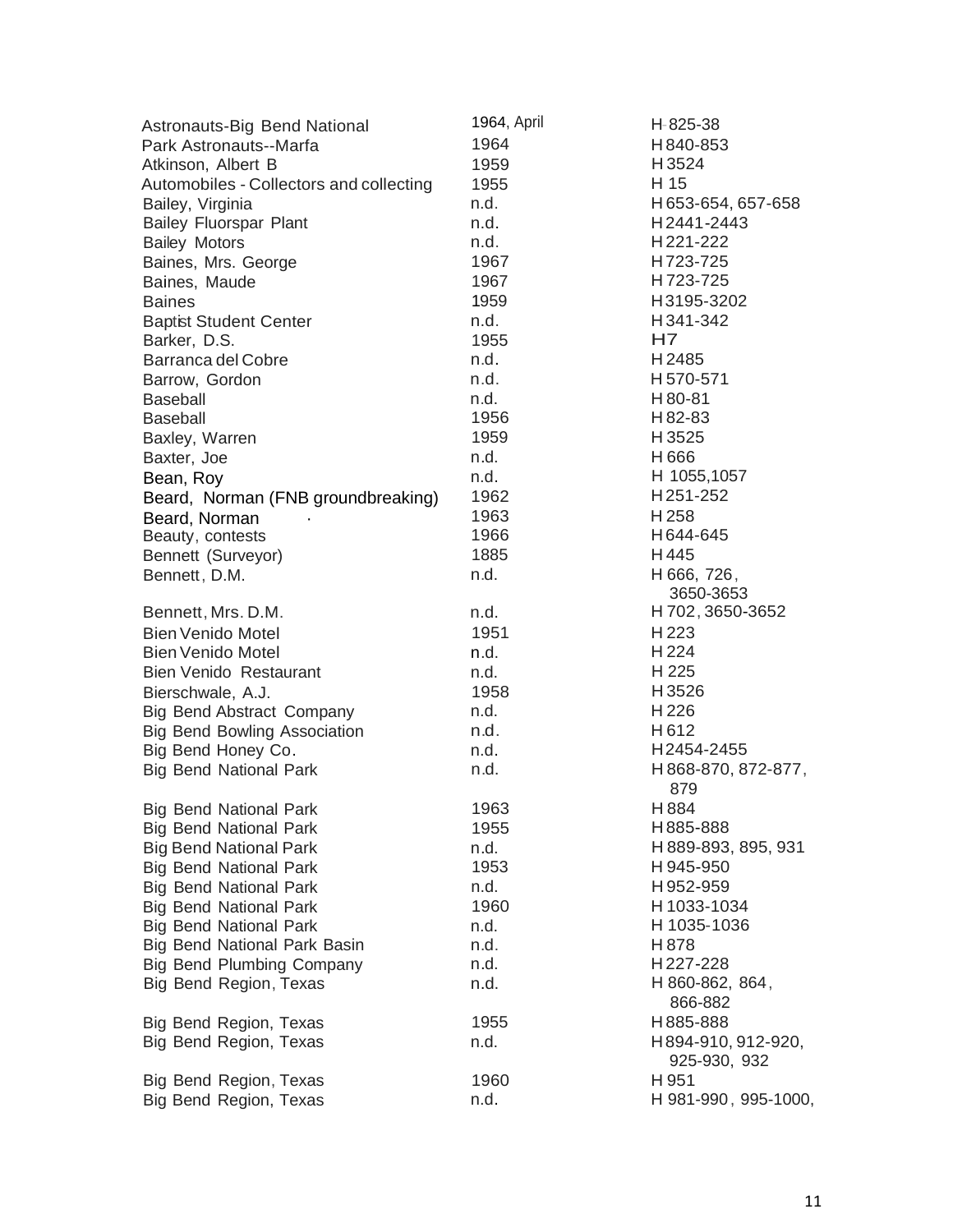|                                                                         |              | 1005, 1008, 1010, |
|-------------------------------------------------------------------------|--------------|-------------------|
|                                                                         |              | 1012-1013, 1015,  |
| Big Bend Region, Texas                                                  | n.d.         | H 1017            |
| <b>Big Bend Soil Conservation District</b>                              | 1962         | H3285-3287        |
| <b>Big Bend Sportsmen's Club</b>                                        | n.d.         | H669, 700-701     |
| Birds - Pictorial works (crow)                                          | n.d.         | H2421-2423        |
| Bison, American                                                         | n.d.         | H2363             |
| <b>Blacksmith Shop</b>                                                  | n.d.         | H452              |
| Blevins, Ada Fuller                                                     | n.d.         | H727-728          |
| Blevins, Mrs. John (Nettie Shuler Blevins)                              | n.d.         | H876              |
| Blevins, Mrs. W.S.                                                      | n.d.         | H727-728          |
| Blocker, Dan                                                            | 1952         | H729-730          |
| Blocker, Delphia Parker                                                 | 1952         | H729-730          |
| Bloys, W.B.                                                             | n.d.         | H 1066            |
| Bloys' Encampment                                                       | n.d          | H 1065            |
| Blucher, Olive                                                          | n.d.         | H 3427            |
| Boering, Charles                                                        | 1963         | H 258             |
| Boering, Fred                                                           | n.d.         | H3083-3100,       |
|                                                                         |              | 3168-3173         |
| Boot Canyon                                                             | n.d.         | H880-882          |
| Bounds, Lois                                                            | n.d.         | H657-658          |
| Bounds, Lois                                                            | 1968-69      | H662-663          |
| Bowden, H.M.                                                            | n.d.         | H 216             |
| Bowers, Dick                                                            | 1965         | H588              |
| Bowers, Jeanette                                                        | 1968-69      | H662-663          |
| Boy Scouts of America                                                   | n.d.         | H3340-3350        |
| Boy Scouts of America                                                   | 1958         | H3351-3354        |
| Boyd, Katherine                                                         | n.d.         | H 3528            |
| Brady, Joe                                                              | n.d.         | H2346             |
|                                                                         | n.d.         | H 731-733         |
| Bregg, Johnny                                                           |              | H570-571          |
| <b>Brewster County -Ambulance service</b><br><b>Brewster County 4-H</b> | n.d.<br>1963 | H <sub>631</sub>  |
|                                                                         | n.d.         | H475-477, 479-504 |
| <b>Brewster County Memorial Hospital</b>                                |              | H 229-230         |
| <b>Brewster County Motors</b>                                           | n.d.         |                   |
| <b>Brewster County Rescue Squad</b>                                     | n.d.         | H <sub>570</sub>  |
| Brick, Myrtle                                                           | n.d.         | H3529             |
| <b>Brickmaking</b>                                                      | 1886         | H451              |
| Briggs, Allen                                                           | 1961         | H 3530            |
| Bri ster, Jap                                                           | 1885         | H 445             |
| <b>Bristol</b>                                                          | n.d.         | H666              |
| Britt, Lutie                                                            | n.d.         | H 3531            |
| Brown, Mrs.                                                             | 1962         | H 3532            |
| Brown, D.                                                               | n.d.         | H666              |
| Brown, Herman                                                           | n.d.         | H2386             |
| Brown Ranch                                                             | n.d.         | H2640-2644        |
| <b>Buck Boosters Club</b>                                               | n.d.         | H613              |
| <b>Buffalo</b>                                                          | n.d.         | H3053-3054        |
| <b>Building - Drawings</b>                                              | n.d.         | H 477             |
| <b>Burro</b>                                                            | n.d.         | H892-893          |
| Cain , P.                                                               | n.d.         | H666              |
| Cain, Peyton                                                            | n.d.         | H735-736          |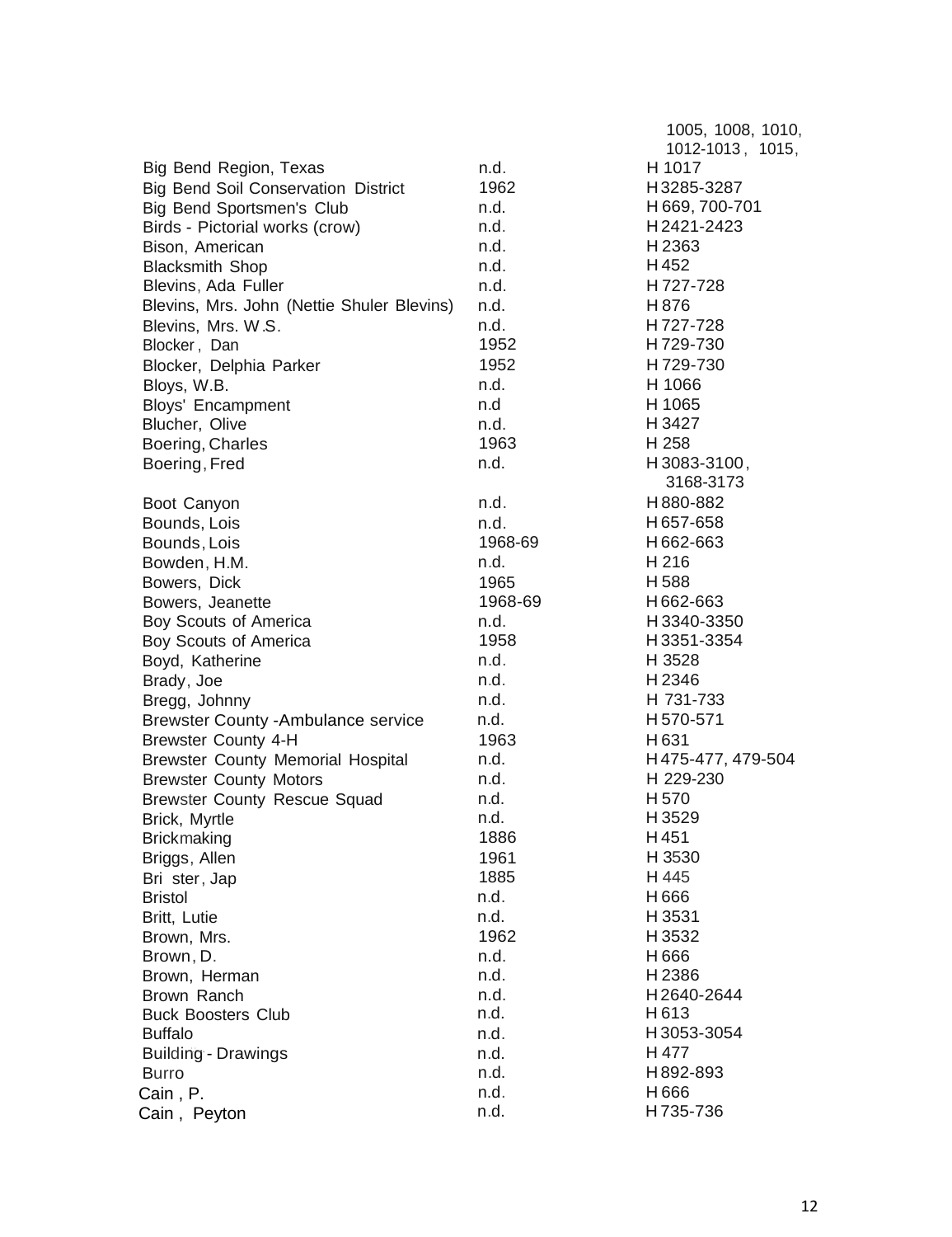| Calder, Robert                                  | n.d.             | H 3533                   |
|-------------------------------------------------|------------------|--------------------------|
| Camino del Rio                                  | n.d.             | H894,896-907             |
| Camino del Rio                                  | n.d.             | H909-910                 |
| Camp Holland                                    | October 11, 1953 | H3636-3644               |
| Camp Musquiz                                    | 1965             | H1067-1070               |
| Campfire Boys and Girls Hike, Nov., 1913        | 1913             | H 440                    |
| Candelilla                                      | 1950             | H 1004                   |
| Car Parts Depot                                 | n.d.             | H 203                    |
| Cardiz, Louis                                   | n.d.             | H2520                    |
| Cartledge, W.R.                                 | 1958             | H 2472                   |
| Cartwright, Perry                               | 1953             | H2645-2650               |
| Cartwright Ranch                                | 1953             | H2645-2650               |
| Casey, C.B.                                     | n.d.             | H 702                    |
| Casey, Clifford B.                              | 1960             | H 3534                   |
| Casner, J.E.                                    | 1956             | H580-581                 |
| Casner, J.E.                                    | n.d.             | H 666                    |
| Casner, Jim                                     | 1951             | H 738                    |
| Casner, J.E.                                    | 1963             | H739-740, 742            |
| Casner, Mrs. Jim                                | Jan. 1964        | H 35                     |
| Casner, Mrs. Jim                                | 1964             | H 36                     |
| Casner, Mrs. Jim                                | 1951             | H 737                    |
| Casner, Mrs. J.E.                               | 1963             | H 739-740                |
| Casner, Una Jackson                             | 1951             | H737                     |
|                                                 | 1958             | H231-232                 |
| Casner Factory                                  | 1961             | H 235                    |
| <b>Casner Motor Company</b>                     |                  |                          |
| Casner Motor Company                            | n.d.             | H 236                    |
| <b>Casner Motors</b>                            | 1952             | H233-234                 |
| Casparis, J.O.                                  | n.d.             | H743-745                 |
| Casparis, J.O.                                  | 1952             | H2399-2402               |
| Castolon Area                                   | n.d.             | H 914-920 (914 Marsical) |
| <b>Castolon Peak</b>                            | n.d.             | H912-913                 |
| Castolon, Texas                                 | n.d.             | H 911, 921-924           |
| Catholic Church -Our Lady of Fatima             | n.d.             | H 387                    |
| Catholic Church - Our Lady of Peace             | 1953             | H 343, 345               |
| Catholic Church - Our Lady of Peace Grotto 1953 |                  | H 346                    |
| Catholic Church - Our Lady of Peace             | 1953             | H 344                    |
| (inside)                                        |                  |                          |
| Cattle - Transportation                         | n.d.             | H2471                    |
| Chaffin, Eva                                    | 1961             | H 3535                   |
| <b>Chevron Service Station</b>                  | 1956             | H 2-37-238               |
| Chihuahua al Pacifico Railroad                  | 1961             | H 2489                   |
| Chihuahua Jeep Caravan                          | n.d.             | H2491-2496               |
| <b>Chisos Mountains</b>                         | n.d.             | H926-931                 |
| <b>Christian Science</b>                        | n.d.             | H 348                    |
| Chuck Wagon Dining Room                         | n.d.             | H 872                    |
| Chuckwagon                                      | n.d.             | H 2475                   |
| Church of Christ                                | n.d.             | H 349                    |
| Church of Nazarene                              | n.d.             | H 350                    |
| City Drug Store                                 | 1963             | H239                     |
| Civil Air Patrol                                | 1963             | H572-575.                |
| Clark, Joe                                      | n.d.             | H2355                    |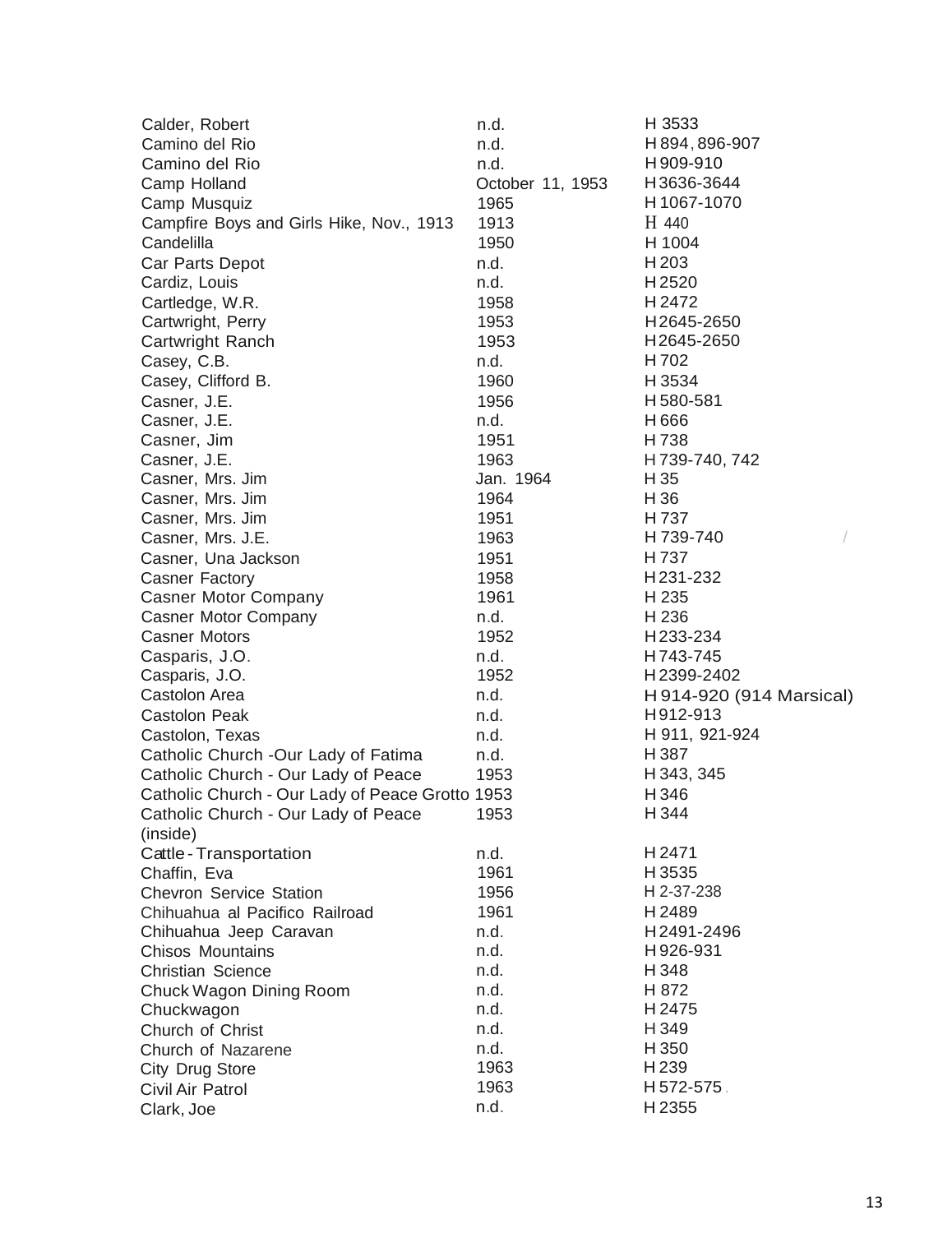| Coats, Tom                                | n.d.    | H <sub>571</sub> |
|-------------------------------------------|---------|------------------|
| Coats, T.L.                               | n.d.    | H666             |
| Cobos, Micario                            | 1885    | H445             |
| Coca Cola Bottling Company                | n.d.    | H243-244         |
| Coca Cola Bottling Plant                  | n.d.    | H 242, 245-247   |
| Cochran, Lt. Col.                         | n.d.    | H 1111           |
| Cochran Family                            | n.d.    | H 1111           |
| Coggins, Sonny                            | n.d.    | H 2340, 2344     |
| Connor, Phyliss                           | n.d.    | H653-654         |
| Connor, Phyliss                           | 1968-69 | H662-663         |
| Connor, Tom                               | 1961    | H3536            |
| Cooley, J.C.                              | 1956    | H580-581         |
| Cooley, J.C.                              | 1965    | H588             |
| Cooley, J.C.                              | n.d.    | H666             |
| Cooper Camp                               | 1957    | H933-944         |
| Correspondence                            | 1941    | H 968.           |
| Correspondence                            | n.d.    | H2520            |
| Councilmen, City                          | 1953    | H583             |
| <b>County Officials - Brewster County</b> | 1957    | H565-569         |
| County Officials - Brewster Co.           | 1965    | H588.            |
| Cox, C.W.                                 | 1953    | H2651-2656       |
| Cox Ranch                                 | 1959    | H2657-2661       |
| Cozy Courts                               | n.d.    | H240-241         |
| Crawford Family Bible - Pages             | n.d.    | H435             |
| Crone, Helen                              | 1968-69 | H662-663         |
| Cross, J.                                 | n.d.    | H 666            |
| <b>Cross and Cross</b>                    | n.d.    | H248-249         |
| Curlin, Jack                              | 1963    | H <sub>257</sub> |
| Dagger, Flat                              | 1953    | H945-950         |
| Dallman, Georgia Stroud                   | 1968    | H746             |
| Dallman, Mrs. H.F.                        | 1968    | H746             |
| Davis, G.                                 | n.d.    | H666             |
| Davis, Glenn                              | 1956    | H 3537           |
| Davis, Ray                                | n.d.    | H2360            |
| Davis Mountains--Views                    | n.d.    | H 1216           |
| Davis, Vivian<br>$\bar{z}$                | 1959    | H3538            |
| Decie, Zeb                                | 1962    | H251-253         |
| Decie, Zeb                                | 1963    | H <sub>259</sub> |
| Decie, Zeb                                | n.d.    | H2669-2670       |
| Decie, Zeb, Home                          | n.d.    | H2669-2670       |
| Decie Ranch                               | n.d.    | H2662-2668       |
| Deer                                      | n.d.    | H2386-2392       |
| Deer                                      | 1949    | H 2417           |
| Deer Hunting                              | n.d.    | H2340-2346,      |
|                                           |         | 2349-2357,       |
|                                           |         | 2359-2362, 2367  |
| Deer Hunting                              | 1961    | H2380-2383       |
| Devil's River                             | n.d.    | H 1037, 1058     |
| DeVoll, Sanford                           | n.d.    | H2424-2425       |
| DeVoll, Sanford (Mrs. Maureen)            | n.d.    | H608             |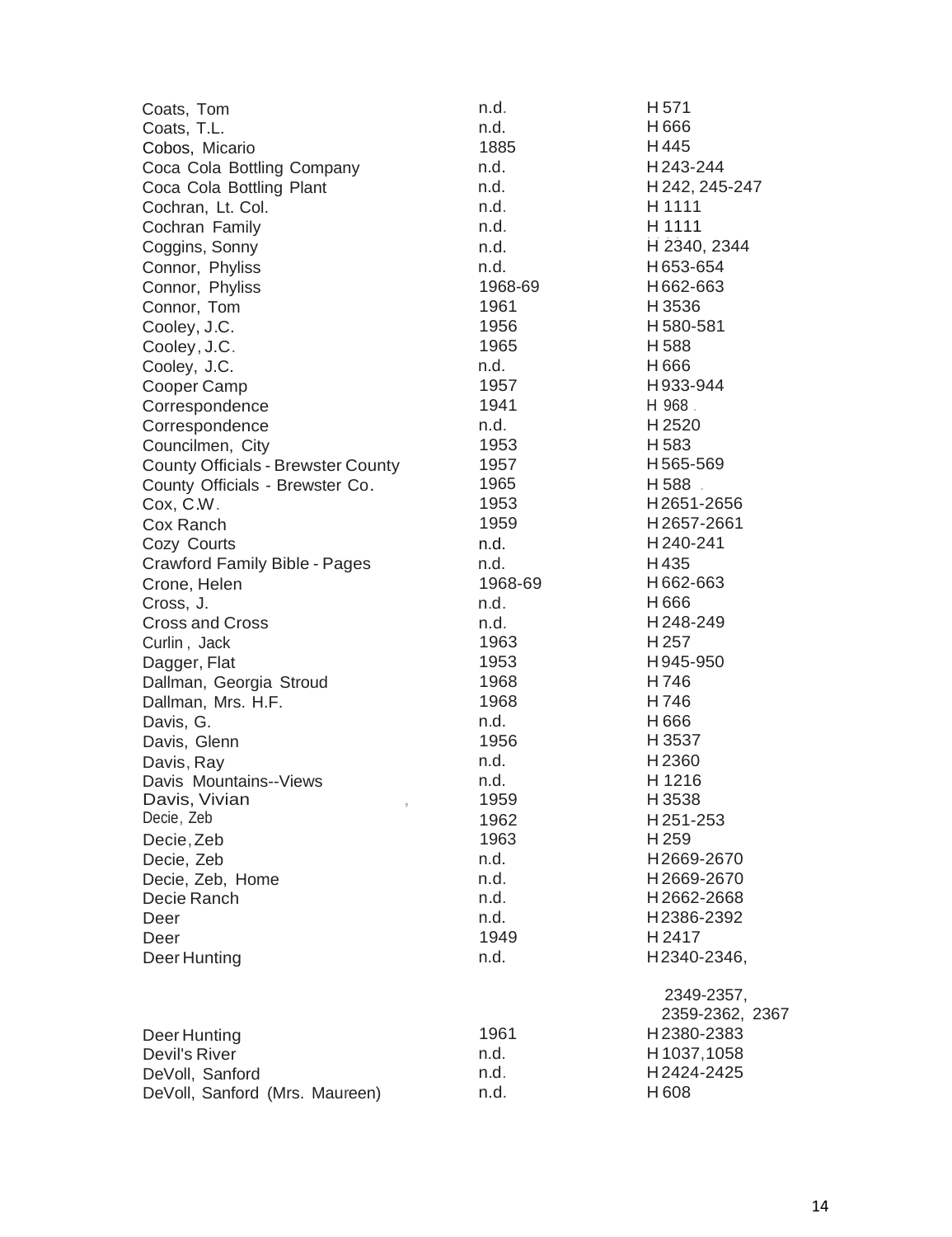| DeVoll, Mrs. Sanford                    | n.d.               | H610                 |
|-----------------------------------------|--------------------|----------------------|
| DeWees Lumber Company                   | n.d.               | H 427                |
| Dirks, Judith                           | n.d.               | H653-654, 657-658    |
| Dirks, Judith                           | 1961               | H 3539               |
| Dismant, John H.                        | n.d.               | H 3540               |
| Dobie, Dudley E.                        | 1960               | H 3541               |
| Dod, W.H.                               | n.d.               | H 1052-1054          |
| Dolan Ranch                             | n.d.               | H2671-2674           |
| Dow Chemical                            | n.d.               | H2434-2438           |
| Drewry, Betty                           | 1968-69            | H662                 |
| <b>Dude Ranches</b>                     | Early 1940's       | H76-78               |
| Dugas, Vera                             | 1960               | H 3542               |
| Dunbar, Dasha                           | n.d.               | H453                 |
| Dunbar, W.S.                            | n.d.               | H 453                |
| Dunbar, Mrs. W.S.                       | n.d.               | H 453                |
| Duncan                                  | n.d.               | H2374, 2393-2397     |
| Duncan                                  | 1958               | H2409-2410           |
| Duncan, Bruce                           | 1949               | H2384-2385           |
| Duncan, Bruce                           | n.d.               | H2388-2391           |
| Duncan, Lee                             | n.d.               | H 2358, 2426         |
| Duncan, Virginia M.                     | n.d.               | H 747                |
| Dunn, Earl                              | n.d.               | 3543                 |
| Dupont                                  | 1960               | At end of last album |
| Dutchover, Mr. and Mrs. Diedrick        |                    | H 1073               |
|                                         | Fort Davis (Early) |                      |
| Dutton, D.D. (House)                    | n.d.<br>n.d.       | H2675-2676<br>H 3544 |
| Dyke, Delbert A.                        | n.d.               | H 3545               |
| Dyke, June                              | 1952               | H2399-2404           |
| Eagles                                  | 1960               | H 3547               |
| Edgar, Peggy                            | n.d.               | H748                 |
| Edwards, Cas                            |                    |                      |
| Edwards, Cas<br>Eichholtz               | 1949               | H2384<br>H570-571    |
|                                         | n.d.               |                      |
| Elephant Mountain                       | n.d.               | H <sub>57-64</sub>   |
| Elliott, HQttie Grace (Peters), teacher | n.d.               | H 403                |
| <b>Emory Peak</b>                       | n.d.               | H 925                |
| Episcopal Ceremony                      | 1955               | H 353                |
| Episcopal Church                        | 1953               | H354-357             |
| Episcopal Church/Ceremony               | 1955               | H351-352             |
| <b>Episcopal Church Interior</b>        | n.d.               | H358-359             |
| Epperson, Sunshine                      | n.d.               | H656                 |
| Etheridge, Dean                         | 1952               | H3548                |
| F.E. Weyerts Home                       | n.d.               | H457                 |
| Fain, Mrs. Monte                        | 1956               | H 3549               |
| Fallis, Earl                            | n.d.               | H558-559             |
| Fire Departments- Texas- Brewster Co.   | 1956               | H578-581             |
| First Baptist Church                    | n.d.               | H 365                |
| First Baptist Church (Baptistry)        | 1955               | H369                 |
| First Baptist Church (Choir)            | 1955               | H 368                |
| First Baptist Church (North Side)       | 1955               | H 366                |
| First Baptist Church (Pulpit)           | 1955               | H 367                |
| First Christian Church                  | n.d.               | H370-371             |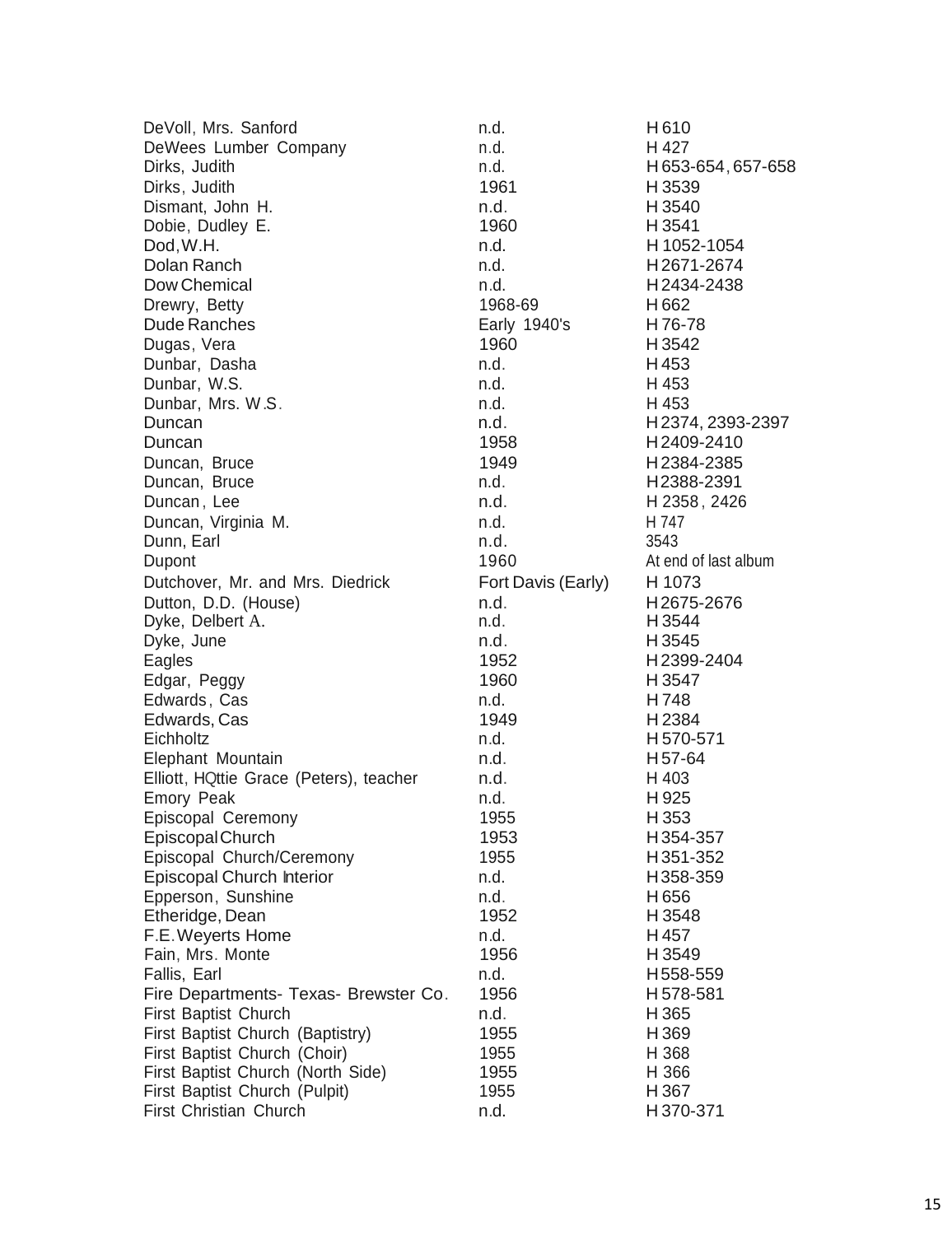| <b>First Methodist Church</b><br>First Methodist Church (East Side)<br>First Methodist Church (North Side) | 1964<br>1964<br>1964 | H 372, 379-380<br>H 378<br>H 374-375, 377 |
|------------------------------------------------------------------------------------------------------------|----------------------|-------------------------------------------|
| First Methodist Church (Northeast Corner) 1964                                                             |                      | H 373                                     |
| FirstMethodist Church Minister's Home                                                                      | 1964                 | H383                                      |
| First Methodist Minister's Home                                                                            | 1964                 | H382                                      |
| First Methodist Minister's Home (Former)                                                                   | n.d.                 | H 381                                     |
| First National Bank (Architect's rendering)                                                                | 1962                 | H 250                                     |
| <b>First National Bank</b>                                                                                 | 1962                 | H251-253.                                 |
| <b>First National Bank</b><br>n.d                                                                          |                      | H254-255                                  |
| <b>First National Bank</b>                                                                                 | 1963                 | H256-271                                  |
| <b>First Presbyterian Church</b>                                                                           | n.d.                 | H406-408                                  |
| First Presbyterian Church (Early)                                                                          | n.d.                 | H401-403                                  |
| <b>Fishes - Pictorial works</b>                                                                            | 1952                 | H 2408                                    |
| Floods- Texas- Alpine                                                                                      | 1958                 | H 25-27                                   |
| Floods- Texas- Pecos River                                                                                 | n.d.                 | H 1049                                    |
| Floods-Texas-Presidio                                                                                      | 1958                 | H2507-2513                                |
| Floods- Texas- Sanderson                                                                                   | 1965                 | H3315-3331                                |
| Flores, R.M.                                                                                               | n.d.                 | H 3550                                    |
| Floyd, J.M.                                                                                                | n.d.                 | H 666, 3551                               |
| Flynt, John M.                                                                                             | n.d                  | H 429                                     |
| Football                                                                                                   | 1923                 | H 3483                                    |
| Forbes, Mervin                                                                                             | 1961                 | H3552                                     |
| Forchheimer, Louis                                                                                         | n.d.                 | H 273                                     |
| Forchheimer, Louis                                                                                         | n.d.                 | H749                                      |
| Forchheimer, Mathilde                                                                                      | n.d                  | H 749                                     |
| Forchheimer, Paul                                                                                          | 1952                 | H618                                      |
| Forchheimer, Paul                                                                                          | 1958                 | H 621, 622                                |
| Forchheimer, Paul                                                                                          | 1958                 | H752                                      |
| Forchheimer, P.                                                                                            | n.d.                 | H666                                      |
| Forchheimer, Mr. and Mrs. Paul                                                                             | 1958                 | H <sub>622</sub>                          |
| Forchheimer, Mr. and Mrs. Louis                                                                            | n.d.                 | H 750-751                                 |
| Forchheimer Store                                                                                          | n.d.                 | H 273                                     |
| Forchheimer Store (outside)                                                                                | n.d.                 | H <sub>272</sub>                          |
| Ford, Harlan                                                                                               | n.d.                 | H 3553                                    |
| <b>Fort Brite</b>                                                                                          | n.d.                 | H 2476                                    |
| Fort Davis, Texas                                                                                          | n.d.                 | $H$ 1187-1188,                            |
|                                                                                                            |                      | 1190-1191                                 |
| Fort Davis, Texas- Centennial celebrations 1954                                                            |                      | H1115-1128,                               |
|                                                                                                            |                      | 1130-1147                                 |
| Fort Davis, Texas Courthouse                                                                               | n.d.                 | H 1072                                    |
| Fort Davis, Texas - History                                                                                | n.d. Mid-1880's      | H 1084                                    |
| Fort Davis, Texas- History                                                                                 | n.d.                 | H 1086-1087                               |
| Fort Davis, Texas- History                                                                                 | 1890 ca.             | H 1088                                    |
| Fort Davis, Texas- History                                                                                 | 1880 ca.             | H 1089                                    |
| Fort Davis, Texas - History                                                                                | n.d.                 | H1090-1104,                               |
|                                                                                                            |                      | 1106-1108,                                |
|                                                                                                            |                      | 1110-1114                                 |
| Fort Davis, Texas- History                                                                                 | 1958                 | H 1148                                    |
|                                                                                                            |                      |                                           |
| Fort Davis, Texas Hospital                                                                                 | 1880 ca.             | H 1089                                    |
| Fort Davis, Texas Hospital (interior)                                                                      | n.d.                 | H 1150                                    |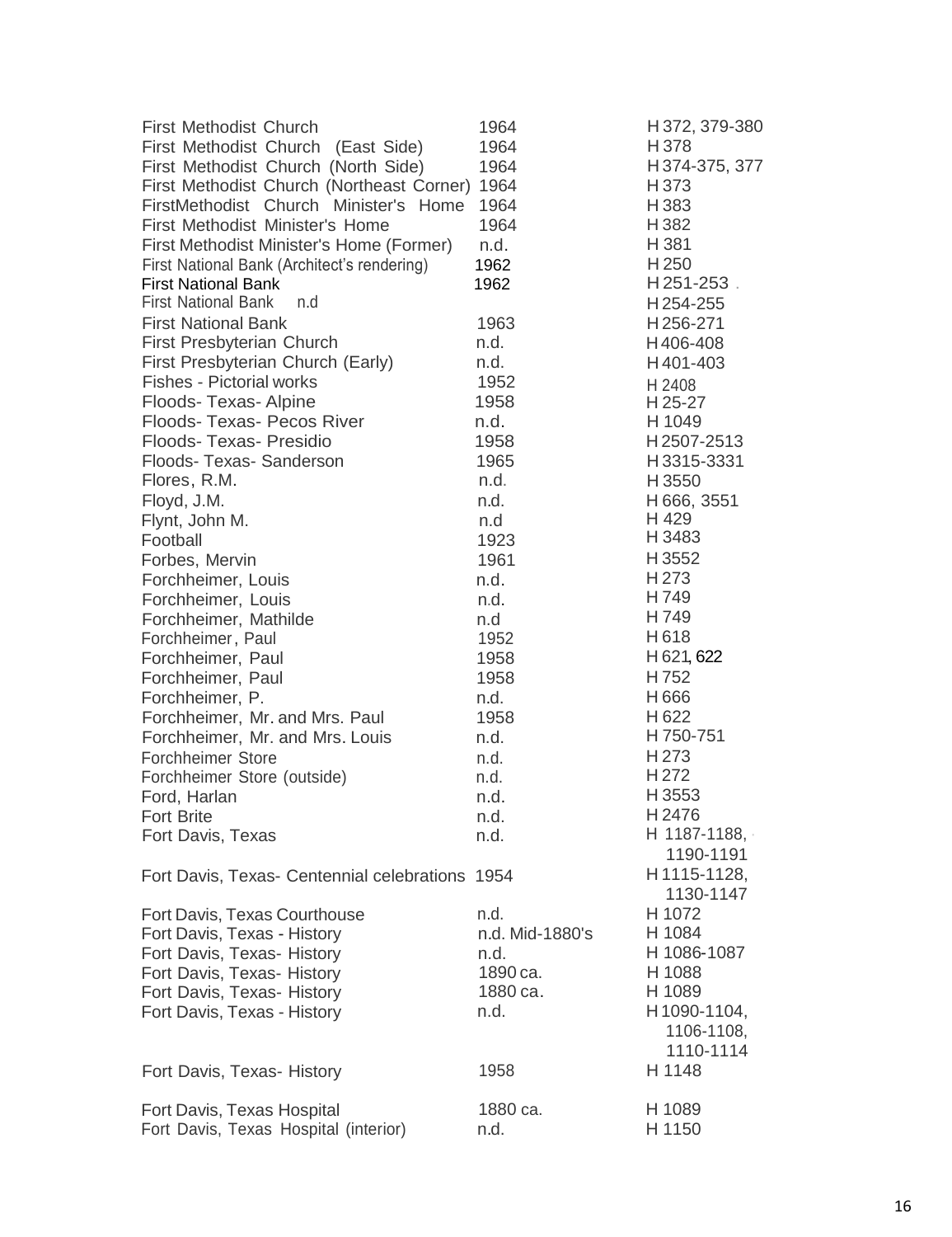| Fort Davis, Texas Hospital (exterior)    | n.d.                     | H 1151            |
|------------------------------------------|--------------------------|-------------------|
| Fort Davis, Texas Hospital (interior)    | n.d.                     | H 1152            |
| Fort Davis, Texas Hospital               | n.d.                     | H 1153            |
| <b>Fort Davis National Historic Site</b> | n.d.                     | H1155-1170,       |
|                                          |                          | 1171 A, 1171 B,   |
|                                          |                          | 1172' 1174-1186   |
| Fourth of July Celebrations              | 1926                     | H419              |
| Fourth of July Celebrations              | 1920?                    | H424              |
| Fourth of July Celebrations              | n.d.                     | H444              |
| Fourth of July - Celebrations            | 1964                     | H643              |
| Francois                                 | n.d.                     | H666              |
| Francois, Jim                            | 1952                     | H618              |
| Francois, Jim                            | n.d.                     | H666              |
| Fraser, Worth                            | 1957                     | H566-568          |
| Fraser, Worth                            | n.d.                     | H666              |
| Frazer, Alan                             | 1950                     | H753              |
| French                                   | n.d.                     | H666              |
| Frontier and pioneer life                | Sept. 1907               | H417              |
|                                          | (From pictured calendar) |                   |
| Game, Fish, and Oyster Commission        | n.d.                     | H2368-2369        |
| Gammage, M.O.                            | 1960                     | H 3554            |
| Garnett, Walter                          | 1885                     | H445              |
| Gentry, John                             | 1961                     | H 754             |
| Gentry, John W.                          | n.d.                     | H216              |
| Gentry, Mrs. John                        | 1961                     | H755              |
| Gentry, Julia                            | 1961                     | H 755             |
| Gervasi, Mrs. Frank                      | 1960                     | H 3555            |
|                                          | n.d.                     | H2363             |
| Gilespy, James E.                        | 1960                     | H3556             |
| Gillett, John                            | 1962                     | H251-253          |
| Gillett, John                            | 1963                     | H 259             |
| Gillett, J.                              | n.d.                     | H666              |
| Gillett, John                            | n.d.                     | H759              |
| Gilmer, J.W.                             | 1953                     | H757              |
| Gilmer, Mr. and Mrs. J.W.                | 1953                     | H756              |
| Gilmer, Mrs. J.W.                        | 1953                     | H757              |
| <b>Girl Scout Hut</b>                    | 1968                     | H632-636          |
| Girl Scouts of the U.S.A.                | n.d.                     | H3396-3407        |
| Glasscock, J.                            | n.d.                     | H666              |
| Gliders                                  | 1963                     | H3410-3419        |
| Gourley, Ida Fuller                      | n.d.                     | H762-763          |
| Gourley, Newt                            | n.d.                     | H762              |
| Gourley, Newt (W.N.)                     | n.d.                     | H763              |
| Gourley, Mrs. Newt                       | n.d.                     | H762-763          |
| Graham, Daniel W.                        | n.d.                     | H 3557            |
| Graham, Mrs. Will                        | n.d.                     | H761              |
| Graves, B.C.                             | n.d.                     | H3558-3560        |
| Gray, Ted                                | 1958                     | H 121-122         |
| Gray, Ted                                | n.d.                     | H3104-3119        |
| Green, Willie                            | n.d.                     | H2450-2451, 2453  |
| <b>Green's Drug Store</b>                | n.d.                     | H 2444, 2449-2453 |
|                                          |                          |                   |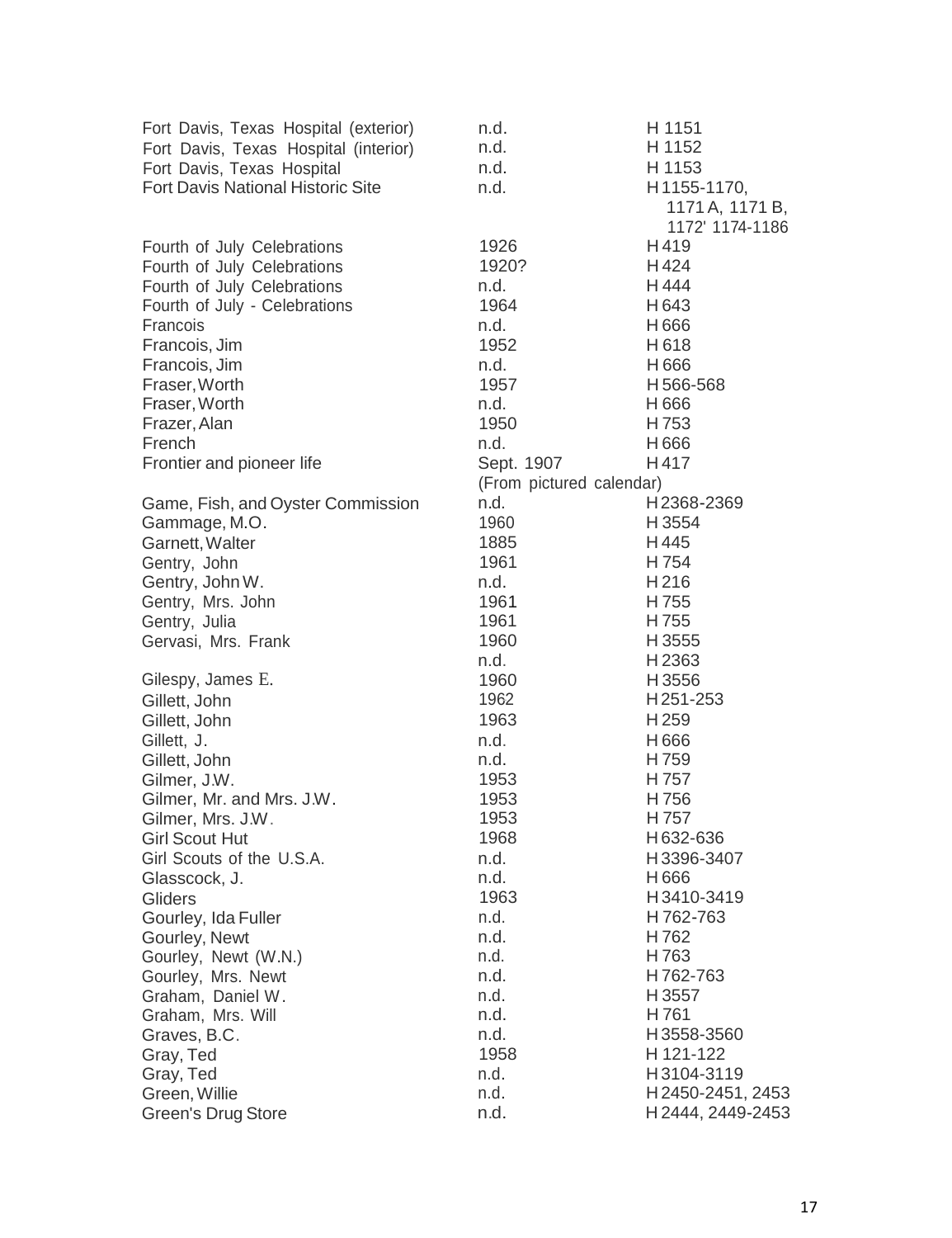| <b>Gulf Service Center</b>              | n.d. | H274-275          |
|-----------------------------------------|------|-------------------|
| Gulihur, W.G.                           | 1954 | H 2445            |
| <b>Guy Crawford Grocers and Company</b> | 1910 | H441              |
| Haddock, Max                            | 1956 | H 3561            |
| Hafner, A.H.                            | 1960 | H 3562            |
| Halpern, Bob                            | n.d. | H 749             |
| Halpern, Florence                       | n.d. | H 749             |
| Hancock, Nellie Powe                    | 1951 | H 764             |
| Hancock, Mrs. W.B.                      | 1951 | H764-765          |
| Hanson, H.S.                            | 1960 | H 3563            |
| Harlan, Vernon M.                       | 1960 | H 3564            |
| Harmon, Samuel Decatur                  | 1954 | H766-768          |
| Harms, Meta (Weyerts)                   | n.d. | H 459             |
| Harvey, Richard                         | n.d. | H 3565            |
| Hatch, Harvey                           | n.d. | H 2454, 2456-2457 |
| Hatch, Howard                           | n.d. | H 2454, 2456-2457 |
| Haynes, Nevill (FNB groundbreaking)     | 1962 | H251-253          |
| Haynes, Nevill                          | 1963 | H 259             |
| Heil, Vic                               | 1965 | H588              |
| Henderson, Tom                          | n.d. | H 2451, 2453      |
| Henderson Ranch                         | n.d. | H2677-2683        |
| Hendryx, Gene (FNB groundbreaking)      | 1962 | $H$ 251-252       |
| Hendryx, Gene                           | 1963 | $1 - 1257$        |
| Hendryx, Gene                           | 1957 | H566-569          |
| Hendryx, G.                             | n.d. | H666              |
| Hendryx, Gene                           | 1951 | H769              |
| Hernandez, Juan                         | 1954 | H 2461            |
| Herring, Mark                           | n.d. | H 2364            |
| Highland Butane (Early location)        | n.d. | H276-277          |
| <b>Highland Hereford Association</b>    | n.d. | H3305-3313        |
| Hilbrich, Oneita (Mrs. Otto)            | 1952 | H <sub>295</sub>  |
| Hill, Eva Lena                          | 1965 | H 588             |
| Hill, Malone                            | n.d. | H 501,503         |
| Hill, Malone V.                         | n.d. | H 770             |
| Hill, Miltia                            | n.d. | H 3566            |
| Hill, Paul                              | 1961 | H 3567            |
| Hill Building                           | n.d. | H 278             |
| Hinson, Polk                            | 1954 | H 1025            |
| <b>Historical Museums</b>               | n.d. | H 1218            |
| Hofues, Frank                           | n.d. | H 2423            |
| Holland, Evelyn (Mrs. Billy)            | 1963 | H 263             |
| Holland, Sandra                         | 1963 | H256              |
| Holland Hotel, Alpine                   | 1955 | H7                |
| <b>Holland Hotel</b>                    | 1952 | H279-280          |
| <b>Holland Hotel</b>                    | n.d. | H 437             |
| <b>Holland Hotel Coffee Shop</b>        | n.d. | H 281             |
| Hollen, T.T.                            | n.d. | H3568             |
| Home sites                              | n.d. | H425              |
| Hopson, Edith                           | n.d. | H 771             |
| Hopson, Mrs. M.L.                       | n.d. | H 771             |
| Hord, Alonzo                            | n.d. | H570-571          |
|                                         |      |                   |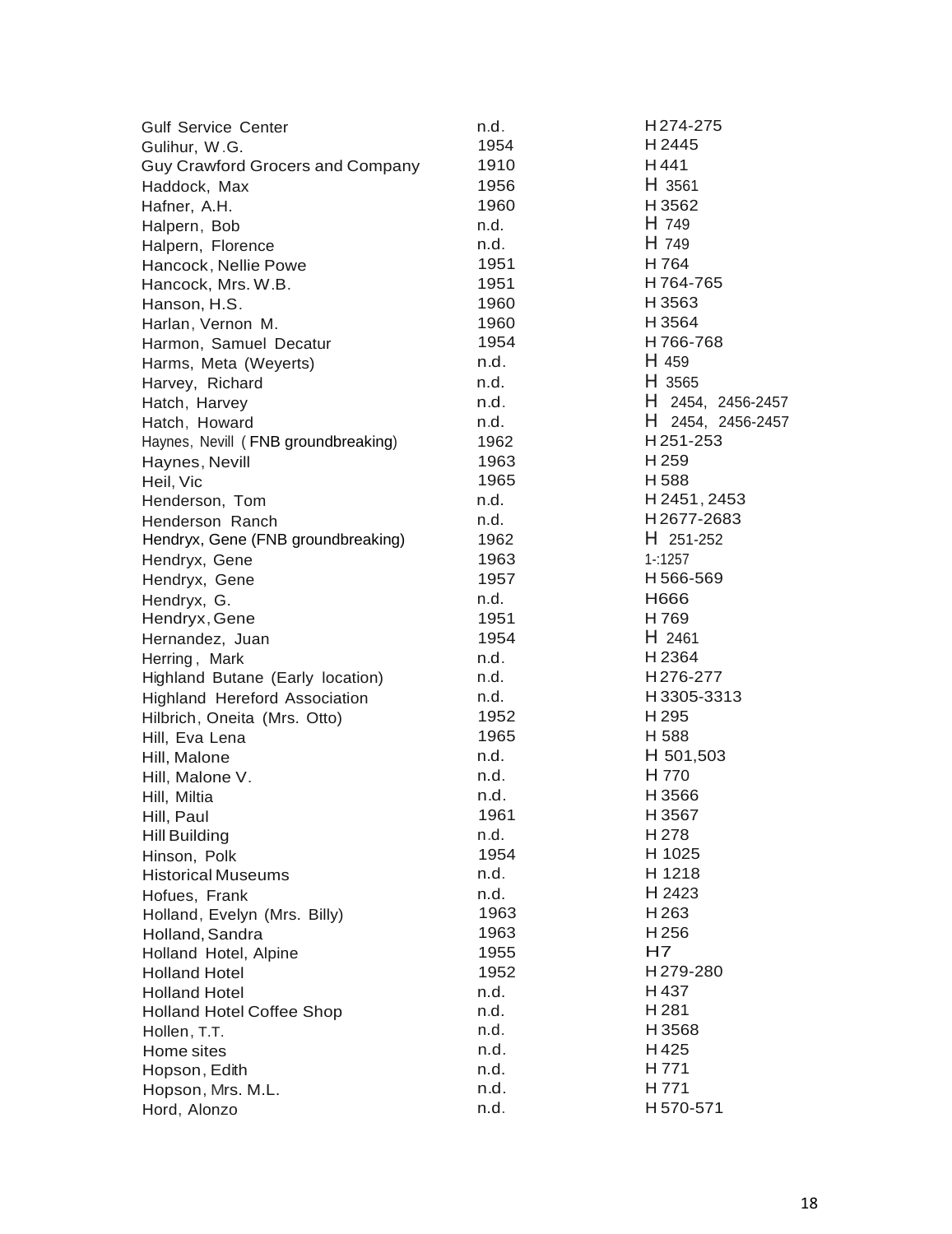| <b>Charles Hunter Collection</b>   | Inventory |                  |
|------------------------------------|-----------|------------------|
| Horse thieves--Ada, Oklahoma       | n.d.      | H 1217           |
| <b>Horses</b>                      | n.d.      | H3178-3193       |
| Hot Springs (Ruidosa Hot Springs,  | n.d.      | H 953-959        |
| Kingston Chinati)                  |           | H 2&283 ·        |
| Houghton's                         | n.d.      | H 2684-2695      |
| Hubbard, Harry                     | n.d.      | H2684-2695       |
| <b>Hubbard Ranch</b>               | n.d.      | H 258            |
| Hudgins, Homer                     | 1963      | H2446            |
| <b>Humble Service Station</b>      | n.d.      | H456             |
| Hunt Homestead near the Rio Grande | n.d.      | H 772            |
| Hunter, Charles M.                 | n.d.      | H2390            |
| Hunter, Charles, Children          | n.d.      | H741             |
| Hunter, Susanne                    | 1963      | H 773, 2389      |
| Hunter, Susanne                    | n.d.      | H2398            |
| Hunting dogs                       | n.d.      | H 65             |
| Indian Spring (Tippet Place)       | 1963      | H 82-83          |
| International Ball Club            | 1956      | H 2430           |
| Iraan, Texas                       | n.d.      | H2432            |
| Iraan, Texas- Alley Oop            | n.d.      | H 2431           |
| Iraan, Texas- Museum               | n.d.      | H569             |
| Ivey, Rex, Jr.                     | 1957      | H961-962         |
| Ivey, Mr. and Mrs. Rex, Jr.        | 1952      | H961-962         |
| Ivey, Rex, Jr. Children            | 1952      | H2696-2699       |
| <b>Ivey Ranch</b>                  | n.d.      | H3000-3012       |
| Ivey Ranch                         | 1958      | H774             |
| Jackson, J.D.                      | 1940      | H2413-2415       |
| Javelina                           | 1956      | H 458            |
| The John Weyerts Family            | 1942      | H 582            |
| Johnson, Jack                      | 1968      | H775             |
| Johnson, Jack                      | n.d.      | H2477            |
| Johnson, Mrs. lyndon               | 1966      | H 3569           |
| Johnson, Vally                     | 1961      | H637-638         |
| Junior Chamber International       | 1964      | H639-642         |
| Junior Chamber International       | n.d.      | H643             |
| Junior Chamber International       | 1964      | H644-645         |
| Junior Chamber International       | 1966      | H 1220, 2221,    |
| Junior Chamber International       | n.d.      | 2222,2223        |
|                                    |           | H 284            |
|                                    |           | H 285            |
| <b>KVLF</b>                        | n.d.      | H 3570           |
| <b>Kandy Kitchen</b>               | n.d.      | H 3571           |
| Karvonen, Paul                     | 1960      | H 617, 652       |
| Kay, Alta Bell                     | 1960      | H926             |
| Kay, Marvin                        | 1951      | H776             |
| Kay, Marvin                        | n.d.      | H 1076           |
| Kay, Marvin C.                     | n.d.      | H3021            |
| Keesey, W.                         | n.d.      | H 3021           |
| Kennedy, Allene Trout              | n.d.      | H 257            |
| Kennedy, J.P.                      | n.d.      | H3018-3020       |
| Kennedy, Pete                      | 1963      | H3013-3016, 3021 |
| Kennedy, Pete                      | n.d.      |                  |
| Kennedy Ranch                      | n.d.      |                  |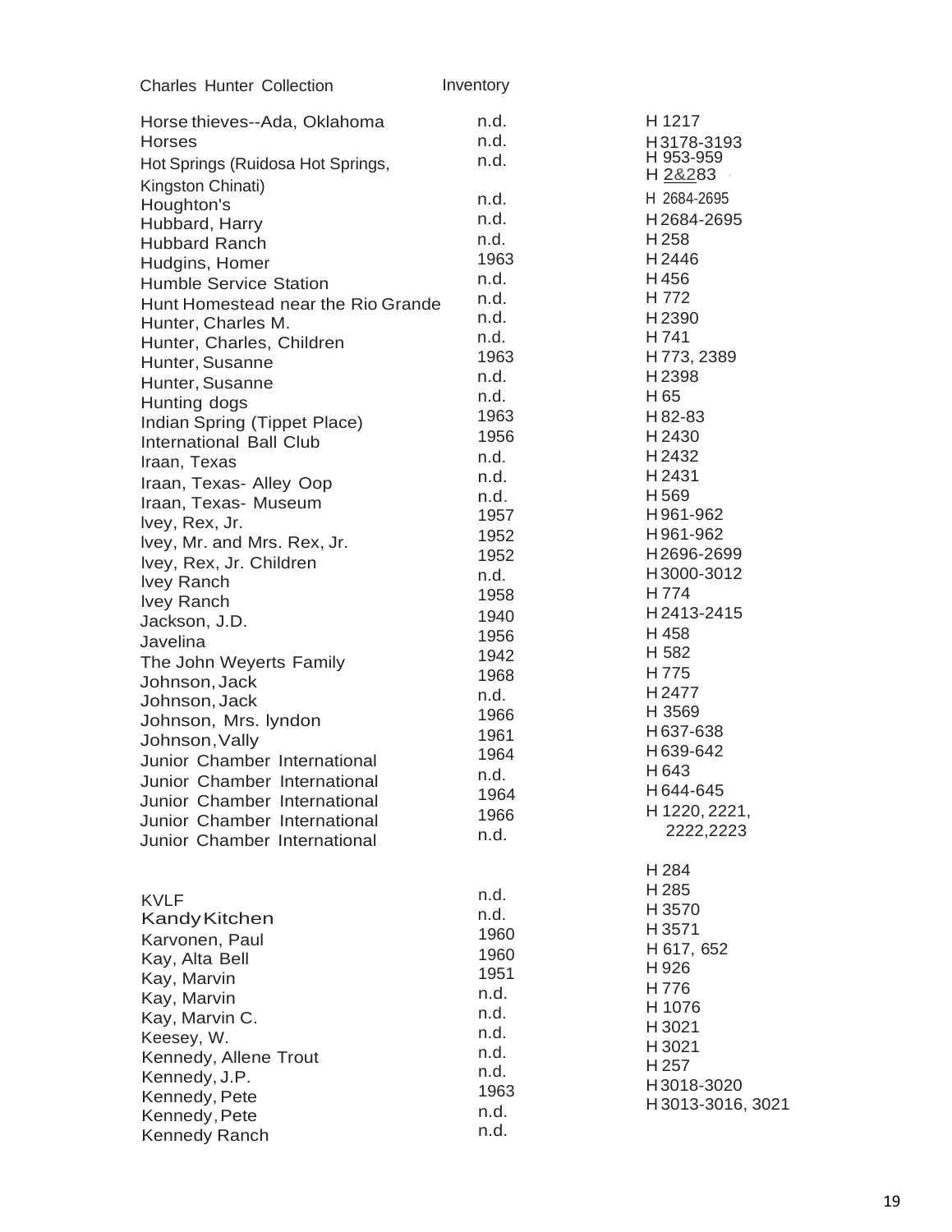| Kerby, J.L.                             | 1950 | H3573                    |
|-----------------------------------------|------|--------------------------|
| Kimball Ranch                           | n.d. | H 3022-3040,             |
|                                         |      | 3041-3047, 3048          |
| King, Mr. and Mrs. E.W.                 | 1927 | H 2479                   |
| Koch, Etta M.                           | 1960 | H 3572                   |
| Koch, Peter                             | n.d. | H 702                    |
| Kokernot, Golda                         | 1961 | H 777                    |
| Kokernot, H.L. Jr.                      | 1958 | H 113, 115-117, 119      |
| Kokernot, Herbert                       | 1958 | H 121                    |
| Kokernot, Herbert L. Jr.                | 1958 | H 122-123                |
| Kokernot, Herbert L. Jr.                | 1959 | H 128, 133               |
| Kokernot, H.L. Jr.                      | 1961 | H 195                    |
| Kokernot, H.L. Jr (FNB groundbreaking)\ | 1962 | H251-253                 |
|                                         |      |                          |
| Kokernot, H.L. Jr.                      | 1963 | H <sub>259</sub>         |
| Kokernot, H.L. Jr.                      | n.d. | H3049-305'2,             |
|                                         |      | 3104-3119                |
| Kokernot, Mrs. H.L.                     | 1961 | H 777                    |
| Kokernot Field                          | 1958 | H 112                    |
| Kokernot Field and Grandstand           | n.d. | H 101-107, 200           |
| Kokernot Ranch                          | n.d. | H3049-3052               |
| Krhut, Frank                            | n.d. | H 3574                   |
| Kring                                   | n.d. | H570-571                 |
| Labeff Motor Company                    | 1952 | H286-287                 |
| Lajitas, Texas                          | 1952 | H 960-963                |
| Lajitas, Texas                          | 1959 | H964-967                 |
| Lane, Joe                               | n.d. | H2361                    |
| Lane, John                              | 1950 | H 819                    |
| Lane Ranch                              | n.d. | H3053-3054               |
| Lange, K.                               | n.d. | H666                     |
| Lange, Mr. and Mrs. Kurt                | 1963 | H 778                    |
| Lassiter, Berta Clark                   | 1952 | H 779                    |
| Lassiter, Mrs. Roy                      | 1952 | H 779                    |
|                                         |      |                          |
| Leavitt, Bill                           | 1956 | H 3575                   |
| Libraries - Special collections         | n.d. | H3433-3449               |
| Lighthouse, Laurene                     | n.d. | H 653-654, 657, 658      |
| Lighthouse, Laurene                     | 1962 | H3576                    |
| The Links                               | n.d. | H646-651                 |
| Linn, Anna D.                           | n.d. | H702                     |
| Linn, John J.                           | n.d. | H781                     |
| Linn, Miss Margaret                     | n.d. | H 289                    |
| Linn, Margaret                          | n.d. | H657-658                 |
| Linn's Shop                             | n.d  | H288-289                 |
| Lions International                     | 1951 | H652                     |
|                                         |      | H3577                    |
| Little, Sam N.                          | n.d. |                          |
| Little League Field                     | n.d. | H 84                     |
| Littleton, D.                           | n.d. | H 666                    |
| Littleton, Norilla (Mrs. Don)           | 1952 | H 295                    |
| Livestock                               | n.d. | H2581-2638,<br>3013-3016 |
| Livestock-judging                       | 1953 | H2525-2531               |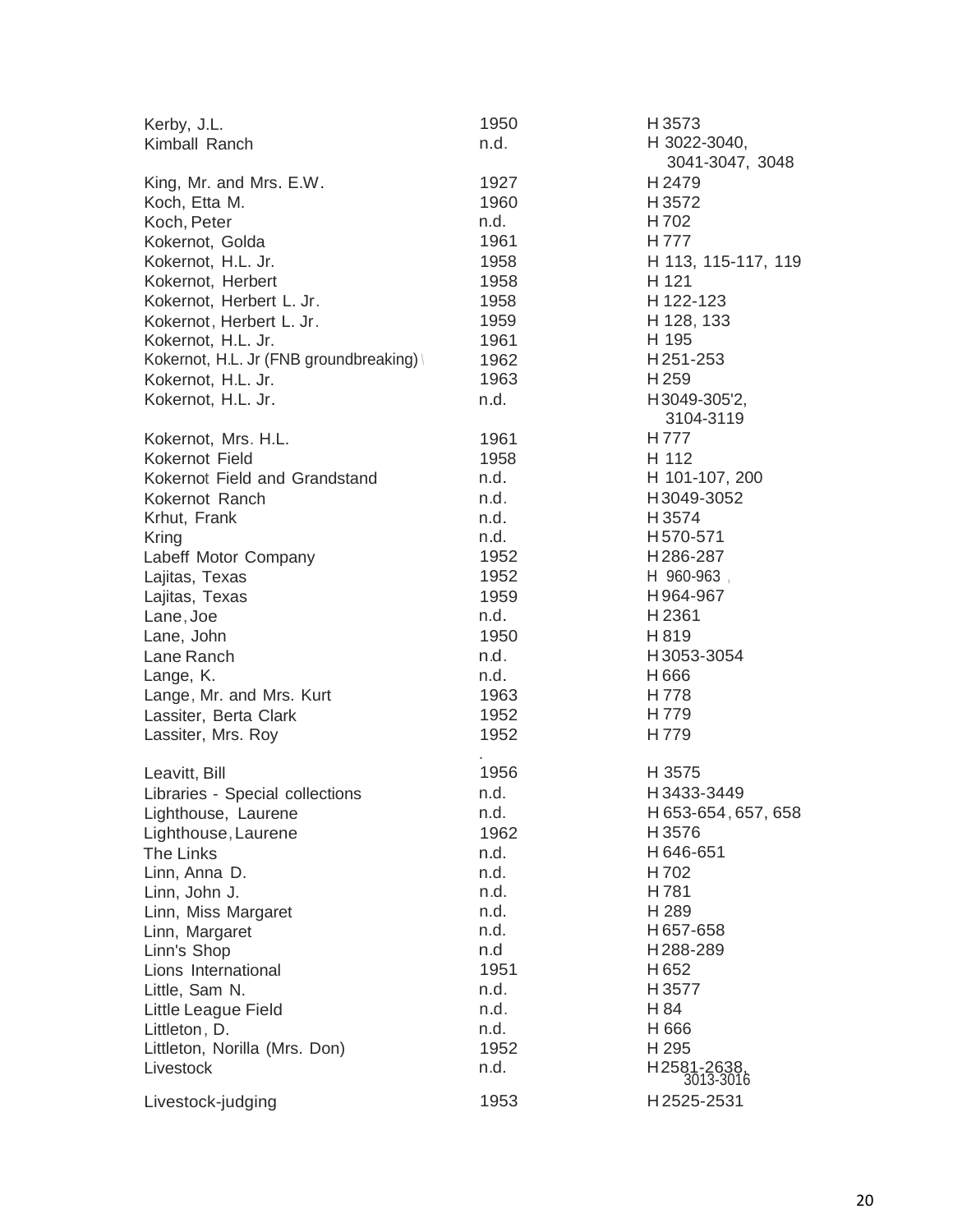| Livestock-judging                               | 1954    | H2532-2541        |
|-------------------------------------------------|---------|-------------------|
| Livestock-judging                               | 1955    | H2542-2545        |
| Livestock-judging                               | 1957    | H2546-2549        |
| Livestock-judging                               | 1959    | H2550-2554        |
| Livestock-judging                               | 1960    | H2555-2558        |
| Livestock-judging                               | 1961    | H2559-2564        |
| Livestock-judging                               | 1962    | H2565-2570        |
|                                                 | n.d.    | H2571-2580        |
| Livestock-judging<br>Lockhart, Lora Belle       | n.d.    | H782              |
| Lockhart, Mrs.                                  |         |                   |
| Lockhart, W.E.                                  | n.d.    | H783<br>H 189     |
| Lockhart, W.E.                                  | 1961    |                   |
| Lockhart, W.E.                                  | n.d.    | H501503<br>H 583, |
| Lockhart, Mrs. W.E.                             | 1953    |                   |
| <b>Locust Swimming Pool</b>                     | n.d.    | H782              |
| Los Angeles Dodgers                             | n.d.    | H 419             |
|                                                 | 1959    | H 199             |
| Lost Nigger Mine<br>Lower Tornillo Creek Bridge | 1941    | H968              |
|                                                 | n.d.    | H983              |
| Lujan, Secondino - Oath of allegiance           | n.d.    | H2518             |
| Lujan, Secondino- Tax receipt                   | n.d.    | H2519             |
| Lynn, Billie H.                                 | n.d.    | H 3578            |
| Lynx                                            | n.d.    | H2427-2429        |
| M System Grocery                                | n.d.    | H 291             |
| Madison, Virginia                               | n.d.    | H787              |
| Maltzberger, Ruth                               | 1963    | H256              |
| Maps                                            | 1937    | H 865             |
| Marathon Public Library                         | n.d.    | H 2447, 2459      |
| Marathon Public Library                         | 1954    | H2460-2461        |
| Marathon, Texas                                 | n.d.    | H2439-2440        |
| Marathon, Texas- History                        | n.d.    | H2467             |
| Marfa, Texas - History                          | n.d.    | H2469             |
| Mariscal Mine                                   | n.d.    | H 969             |
| Martinez, Joe                                   | n.d.    | H 571             |
| Mather, Sam                                     | 1965    | H 588             |
| May, Mrs. J.D.                                  | 1951    | H788              |
| McAdams, Mrs.                                   | 1954    | H2461             |
| McAnulty, W.N.                                  | 1955    | H784              |
| McBride, Dorothy                                |         | H656-658          |
| McBride, Dorothy                                | n.d.    | H662-663          |
| McCollum, Frank                                 | 1968-69 | H 259             |
| McCollum, Frank                                 | 1963    | H 294             |
| McCollum, F.                                    | n.d.    | H 666             |
| McCollum, Frank                                 | n.d.    | H785              |
| MacDonald Observatory                           | 1950    | H 1192-1200, 1202 |
| McElroy, Earl                                   | n.d.    | H763              |
| McElroy, Mrs. Earl                              | n.d.    | H 763, 1035-1036  |
| McElroy, Nellie Gourley                         | n.d.    |                   |
| <b>McEntire</b>                                 | n.d.    | H763              |
| McGaughy, Felix (FNB groundbreaking)            | n.d.    | H <sub>570</sub>  |
| McGaughy, Felix                                 | 1962    | H251-252          |
|                                                 | 1957    | H 566             |
| McGaughy, Felix                                 | 1965    | H588              |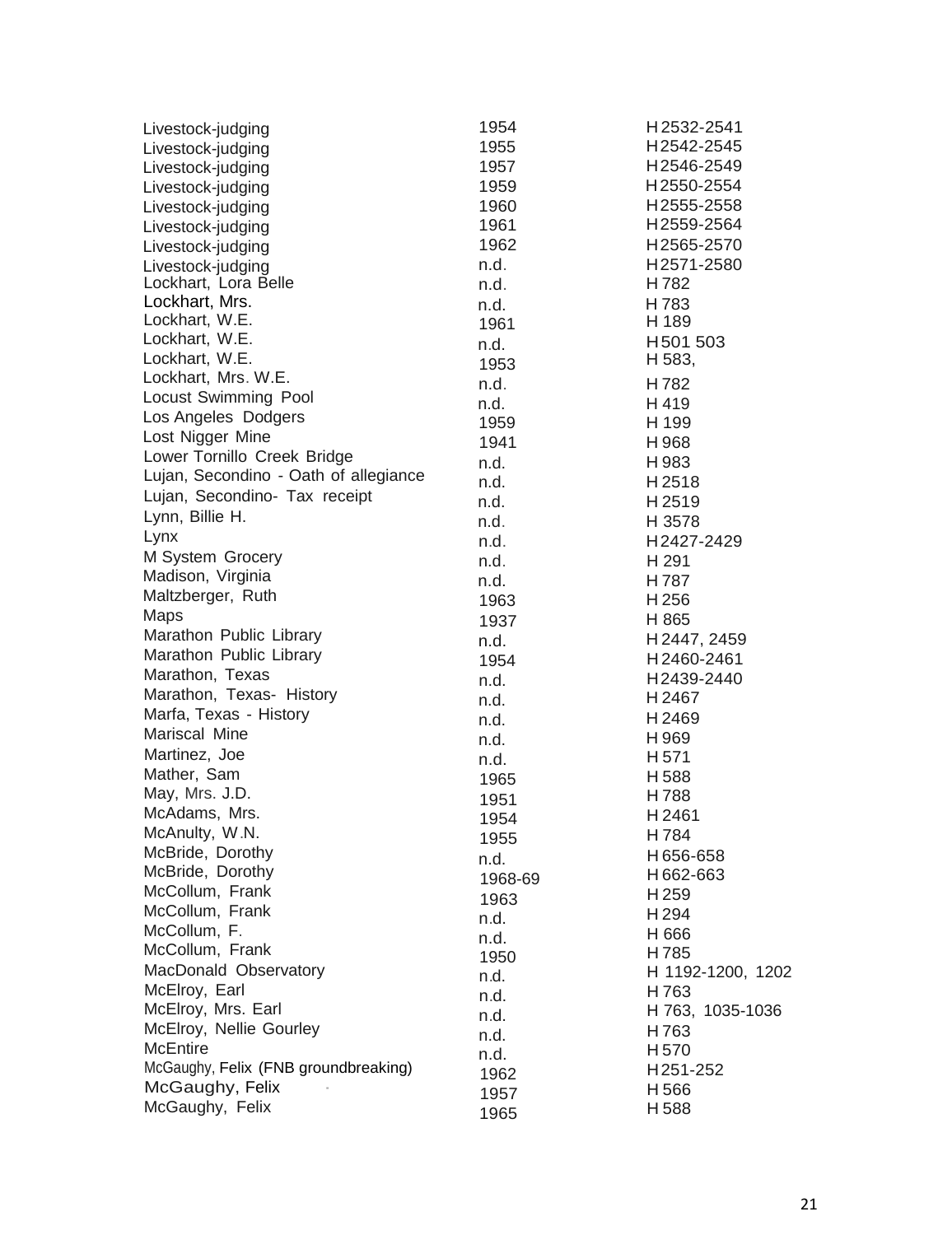| McGaughy, Felix             | 1956         | H786             |
|-----------------------------|--------------|------------------|
| McGaughy, Felix             | 1954         | H2461            |
| McGaughy, Sara              | 1963         | H 256            |
| McGrady, Charles T.         | n.d.         | H3055-3062       |
| McGrady Ranch               | n.d.         | H3055-3062       |
| Mcintyre Ranch              | n.d.         | H3069-3070       |
| McKinney, Ella              | n.d.         | H 3580           |
| McMillan, Elmer             | n.d.         | H570-571         |
| Melgosa, Ruben              | n.d.         | H <sub>571</sub> |
| Mellard, Evelyn             | 1956         | H 3581           |
| Mellard, F.C.               | n.d.         | H2480            |
| Merrill Ranch               | n.d.         | H 307            |
| Merrill, Jessie             | n.d          | H1213            |
| Metcalf, H.O.               | 1950         | H2481            |
| Methodist Church            | n.d.         | H 1072           |
| Mexico                      | n.d.         | H2486-2488, 2490 |
| Miles, E.                   | n.d.         | H666             |
| Miles, Elton                | 1960         | H 3582           |
| Miller, Ray (R.G.)          | n.d.         | H984             |
| <b>Milwaukee Braves</b>     | 1958         | H 112            |
| Mims, S.M.                  | n.d.         | H 3583           |
| Mitchell, Mr. and Mrs. Tom  | n.d.         | H2470            |
| Mitchell, Werth and Company | n.d.         | H433             |
| Mitchell-Gillett Dry Goods  | 1915         | H434             |
| Mitre Peak Girl Scout Camp  | 1961?        | H3355-3395       |
| Mitre Peak Girl Scout Camp  | n.d.         | H3396-3407       |
| Mitre Peak Guest Ranch      | Early 1940's | H76-78           |
| Miolsness, M.J.             | 1961         | H 3584           |
| <b>Mobil Service</b>        | 1958         | H292-293         |
| Model                       | n.d.         | H 294            |
| Molinar, Ofelia             | 1963         | H <sub>260</sub> |
| Moore, Jean                 | 1959         | H3585            |
| Morelock, Mrs. W.H.         | 1960         | H 3586           |
| Morris, Gilmer              | n.d.         | H3072-3075,      |
|                             |              | 3076-3078,       |
|                             |              | 3079-3082        |
| Morris Ranch                | n.d.         | H3072-3075,      |
|                             |              | 3076-3078,       |
|                             |              | 3079-3082        |
| Morrow, J.T.                | 1960         | H 3587           |
| Morrow, Ray                 | 1963         | H 260            |
| Morrow, R.                  | n.d.         | H666             |
| Morrow, Ray                 | n.d.         | H789             |
| <b>Mule Ear Peaks</b>       | 1963         | H970-971         |
| Museums--Texas--Fort Davis  | n.d.         | H 1218           |
| Nail Ranch                  | 1963         | H972-975         |
| <b>Neill Doll Museum</b>    | n.d.         | H 1203-1209      |
| Nelon, Grady                | n.d.         | H 290, 2363      |
| <b>Nelon Locker Plant</b>   | n.d.         | H <sub>290</sub> |
| Neville Ranch               | n.d.         | H3083-3100       |
| Newbill, C.                 | n.d.         | H666             |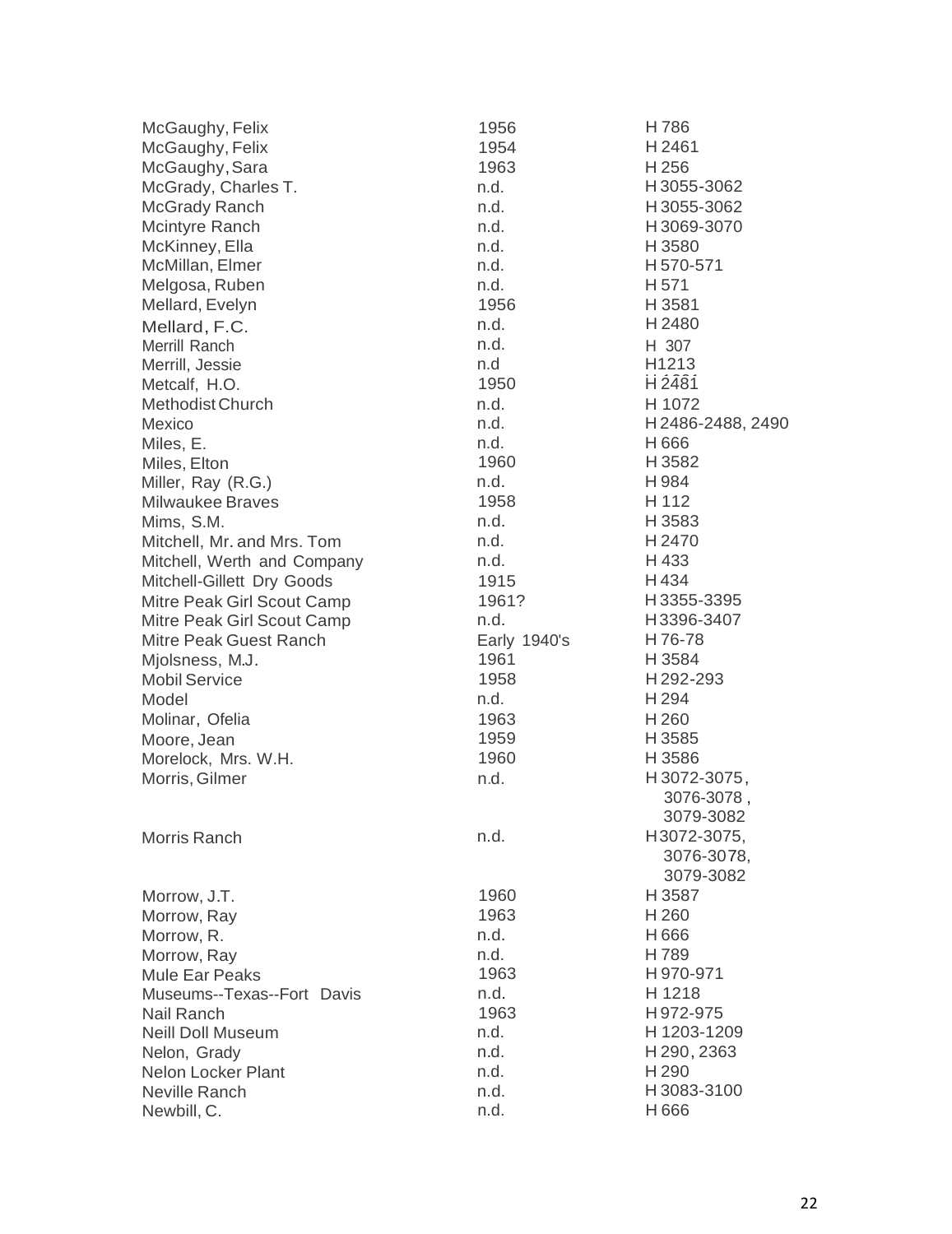| Newell, Bonnie                         | n.d.    | H <sub>602</sub>  |
|----------------------------------------|---------|-------------------|
| Newell, David                          | n.d.    | H646-651          |
| Newell, J.                             | n.d.    | H666              |
| Newsom, Frances                        | n.d.    | H 3588            |
| Newsom, Frank                          | n.d.    | H3101-3103        |
| Newsom, Sherman                        | n.d.    | H 302-303         |
| Nichols, Mr. and Mrs. Jim              | n.d.    | H3122             |
| Norilla's                              | 1952    | H295              |
| Normal School Cowboy Supper on         |         |                   |
| Jackson Harmons X Ranch                | 1915    | H439              |
| 06 Ranch                               | n.d.    | H3104-3119        |
| Oberlin, Otto                          | n.d.    | H 2467            |
| O'Donnell, John                        | 1964    | H 587             |
| <b>Officer's Quarters</b>              | n.d.    | H 1077            |
| Ogle, G. [Admiral]                     | n.d.    | H666              |
| Ogle, G. [Admiral]                     | 1954    | H3589-3590        |
| Oil well drilling rigs                 | n.d.    | H469              |
| Oil wells                              | n.d.    | H2462-2464        |
| Ojinaga - Presidio Bridge              | 1927    | H 2479            |
| Old Trail Drivers Reunion, 1925        | 1925    | H 3409            |
| Oliver, LaMarylis                      | n.d.    | H 3591            |
| O'Neal, Hick                           | 1885    | H445              |
| Owens, Avera                           | n.d.    | H 702             |
| Owens, Mrs. Avera                      | 1959    | H 790             |
| Owens, Nan                             | n.d.    | H 3592            |
| Pack                                   | 1968-69 | H662-663          |
| Paint Mountain                         | n.d.    | H 932             |
| Paisano area                           | n.d.    | H 51              |
| Paisano Encampment                     | n.d.    | H390-392          |
| Paisano Encampment Baptismal Scene     | 1923    | H 399             |
| Paisano Encampment                     |         |                   |
| Crawford-Mitchell Tabernacle           | n.d.    | H 389             |
| Paisano Encampment Founding Marker     | 1956    | H393-396          |
| Paisano Encampment (Inside tabernacle) | n.d.    | H388              |
| Paisano Encampment                     |         |                   |
| Paisano Preachers Marker               | 1956    | H 397             |
| Paisano Encampment                     |         |                   |
| Pioneers of Paisano Marker             | 1956    | H 398             |
| <b>Panthers</b>                        | 1949    | H2384-2385        |
| Panthers                               | 1952    | H 2407            |
| Panthers                               | 1958    | H2409-2410        |
| Panthers                               | 1952    | H2419-2420        |
| <b>Panthers</b>                        | n.d.    | H2424-2426        |
| Parker Bros. Drilling                  | n.d.    | H296-298          |
| Pate, John                             | n.d.    | H 501,503         |
| Patillo, J.W.                          | n.d.    | H 666             |
| Patterson, C.E.                        | 1954    | H 791             |
| Payne, Bias                            | 1953    | H2465             |
| Peccary (Note: See Javelina)           |         |                   |
| Pecos Bridge                           | n.d.    | H 1040, 1042-1043 |
| Pecos River                            | n.d.    | H 1049-1051       |
|                                        |         |                   |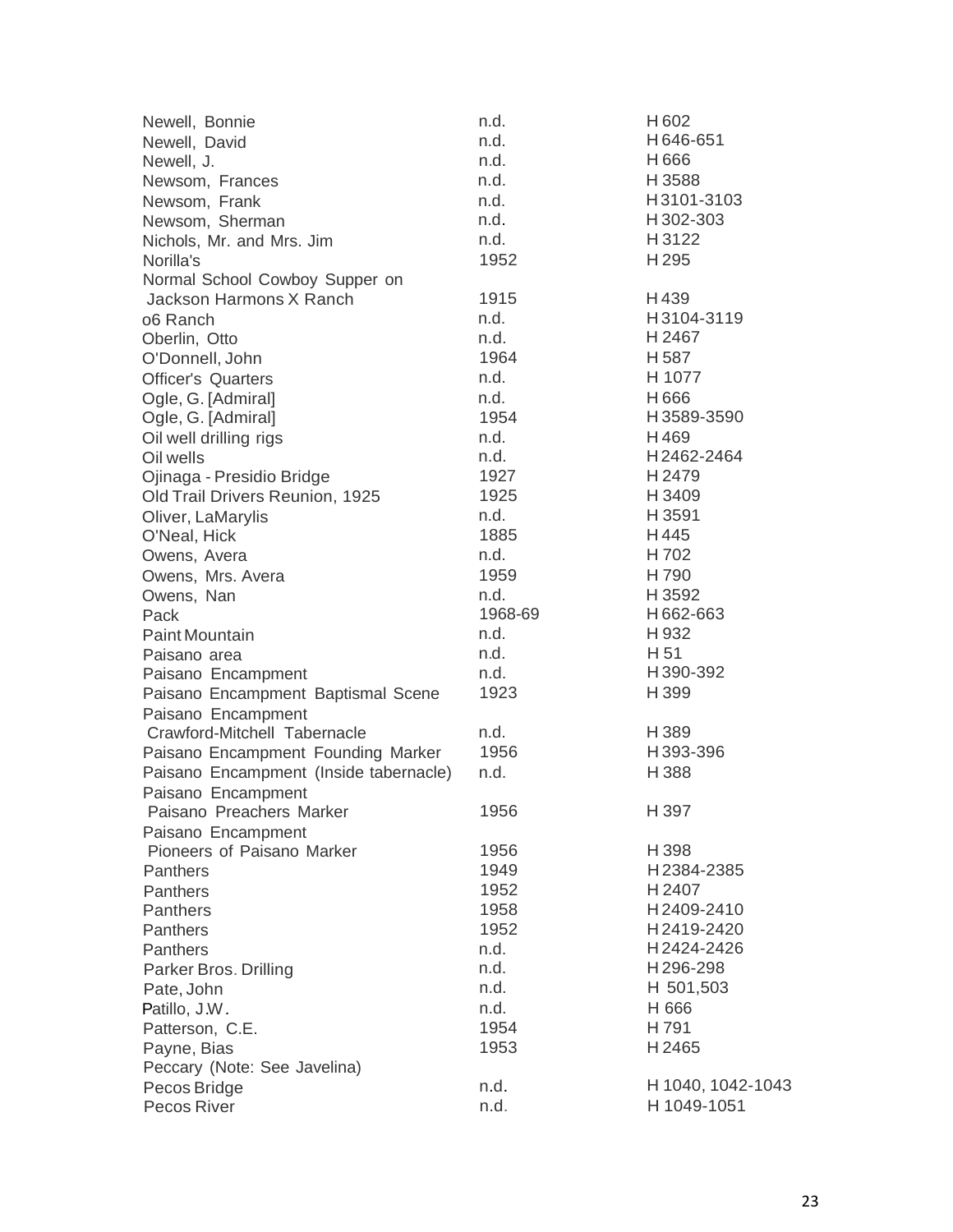| Pecos River Bridge                       | (21960's) | H 1044            |
|------------------------------------------|-----------|-------------------|
| Pecos River Bridge                       | n.d.      | H1045-1047        |
| Pender, W.A.                             | 1885      | H 445             |
| Performance awards                       | 1965      | H 37-39           |
| Perry, Mrs. Hallie Bryon                 | 1952      | H792              |
| Perryman, Jack                           | 1956      | H 3593            |
| Peters, Oscar                            | n.d.      | H426              |
| Petry, Mr. and Mrs. H.C.                 | 1958      | H <sub>620</sub>  |
| Petry, H.C. Jr.                          | 1958      | H621              |
| Petry, Mr. and Mrs. H.C. Jr.             | 1958      | H <sub>622</sub>  |
| Phillips, Frances                        | n.d.      | H 3594            |
| Photo Color Lamp Shade Shop              | n.d.      | H <sub>299</sub>  |
| Photography, Aerial                      | n.d.      | H 40-43, 45, 200, |
|                                          |           | 860-864, 928,     |
|                                          |           | 981-983, 990,     |
|                                          |           | 2696-2699         |
| Photography, Aerial                      | 1957      | H3207-3216        |
| Photography, Aerial                      | n.d.      | H3423-3427        |
| Photography, Aerial                      | 1961      | H3428-3432        |
| Pierce Ranch                             | 1953      | H3120-3121        |
| <b>Pilot Club International</b>          | n.d.      | H653-658          |
| Pilot Club International                 | 1966      | H659-661          |
| Pilot Club International                 | 1968-69   | H662-663          |
| Pilot Club International                 | 1969-70   | H664-665          |
| <b>Police Stations</b>                   | 1968      | H 582             |
| Polvo Irrigation Co.- stock certificates | n.d.      | H2517             |
| Ponton, Arvel                            | n.d.      | H 503             |
| Ponton Clinic                            | n.d.      | H 300             |
| Portraits                                | n.d.      | H 1215            |
| Powder Ranch                             | n.d.      | H3123-3127        |
| Powell, Mike                             | n.d.      | H 3595            |
| Preaching                                | 1954      | H 1-3             |
| Presbyterian Church                      | 1952      | H409-413          |
| Presbyterian Church                      | 1951      | H2482             |
| Presidio County, Texas- Census- 1860     | n.d.      | H2473-2474        |
| Presidio Co. Irrigation Co. -            |           |                   |
| stock certificates                       | n.d.      | H2516             |
| Presidio Irrigation Company              | n.d.      | H2514             |
| Presidio School                          | n.d.      | H2521             |
| Presidio, Texas                          | n.d.      | H2500-2506        |
| Preston                                  | 1954      | H2461             |
| <b>Price's Creamery</b>                  | 1950      | H 301             |
| Prude, John G.                           | n.d.      | H3596             |
| Prude's Boys Ranch                       | 1951      | H3129-3142        |
| Pruitt, Mr. and Ranch buildings          | 1956      | H3144-3145        |
| Pruitt, Mr. and Mrs.                     | 1956      | H 3147, 3152      |
| Pruitt Ranch                             | 1956      | H3143, 3146, 3153 |
| Pruitt Ranch (House)                     | 1956      | H3154             |
| Pryar, Ike                               | 1925      | H3409             |
| Public library                           | n.d.      | H 1074            |
| Pugh, Sarah                              | 1965      | H588              |
|                                          |           |                   |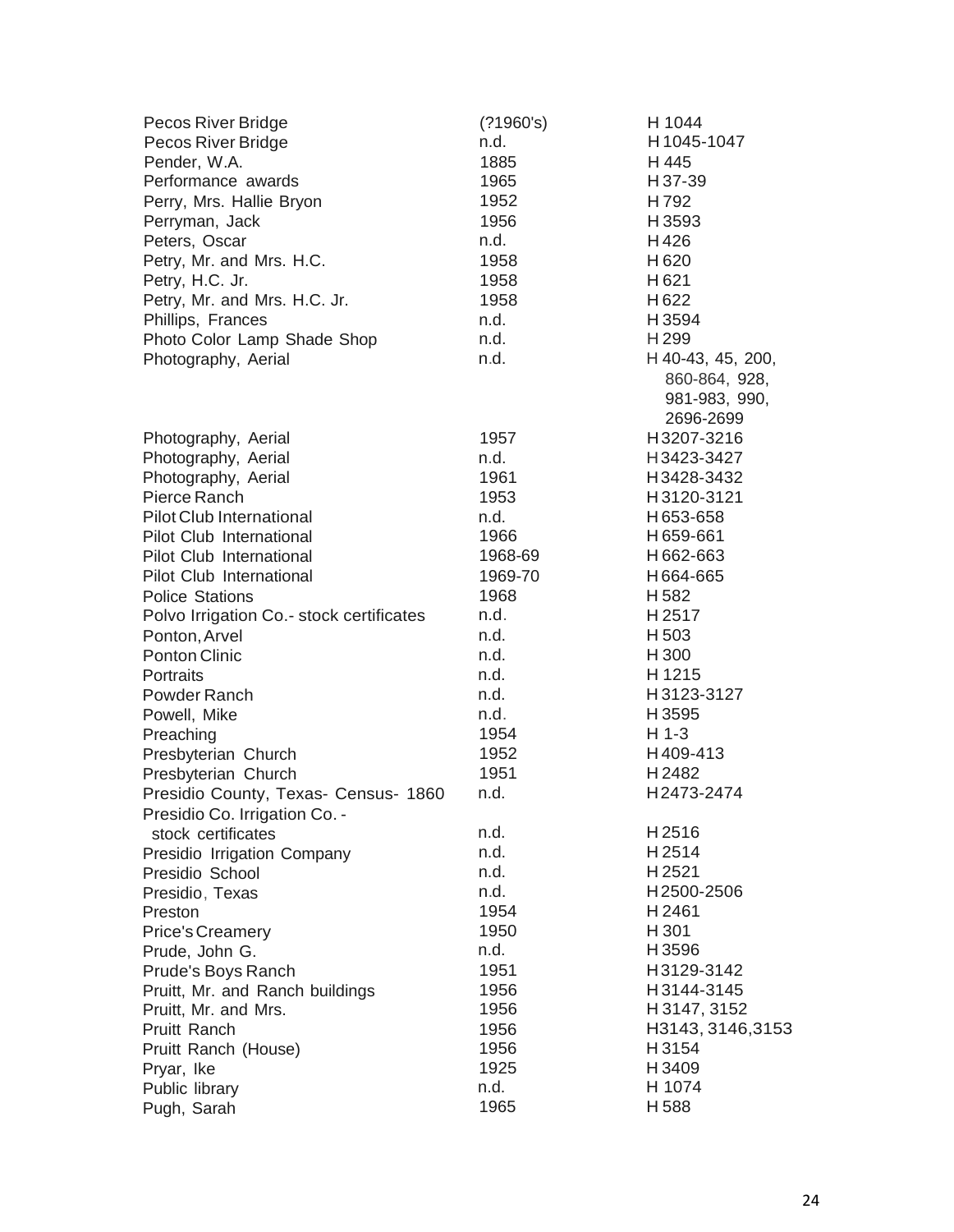| Pulliam, Lurline                   | n.d. | H653-654, 656-658   |
|------------------------------------|------|---------------------|
| Radio broadcasting                 | 1960 | H 30-34             |
| Radio- Stations                    | n.d. | H 284               |
| Railroads - Accidents              | n.d. | H 53-54             |
| Railroads - History                | 1883 | H 1038              |
| Railroads - History                | 1882 | H 1039              |
| Railroads - Stations - Alpine      | 1955 | H 5-6               |
| Railroads - Stations - Alpine      | 1905 | H430                |
| Rains, Bobby J.                    | 1963 | H 260               |
| Ramey, Ethelaura                   | n.d. | H 3597              |
| Ratzler, Lena (Weyerts)            | n.d. | H459                |
| Reed, Bevington                    | 1960 | H3598               |
| Reed, Mrs. Bevington               | 1956 | H3599               |
| Reed, R.                           | n.d. | H 666               |
| Reeder, Mrs. Fred                  | n.d. | H 289               |
| <b>Refrigeration Service</b>       | n.d. | H302-303            |
| Restaurant                         | n.d. | H 453               |
| Richardson, Edith                  | 1961 | H 3601              |
| <b>Rio Grande River</b>            | n.d. | H976-990            |
| Ritter, Dan                        | 1960 | H3602               |
| Roark Ranch                        | n.d. | H3155-3167          |
| Robinson, Seldon                   | n.d. | H3603               |
| Rogers, Dick                       | 1958 | H 121, 123          |
| Rogers, Dick (FNB Groundbreaking)  | 1962 | H251-253            |
| Rogers, Dick                       | 1963 | H 256-257, 259, 264 |
| Rogers, Mrs. Dick                  | 1963 | H 256               |
| Rogers, D.                         | n.d. | H666                |
| Rogers, Dick                       | 1960 | H 793               |
| Rogers, Mrs. F. F.                 | 1963 | H 256               |
| Rogers, Fred                       | 1952 | H409-410            |
| Rogers, Fred                       | 1949 | H 794               |
| Rogers, Mr. and Mrs. Fred          | 1952 | H411-413            |
| Rogers, Mrs. Fred                  | n.d. | H795                |
| Rogers, Miss Sandra                | 1956 | H 796               |
| Rogers, Will                       | 1925 | H3409               |
| Rooney, John                       | 1885 | H445                |
| Ross, Mrs. C.F.                    | 1957 | H 565               |
| Ross, Imogene                      | 1965 | H588                |
| Rotary International               | 1950 | H 667               |
| Rotary International               | 1952 | H 668               |
| Rotary International               | n.d. | H2497-2499          |
| Russell, Mrs. W.W.                 | 1925 | H3409               |
| Safeway Store                      | 1963 | H304-305            |
| St. James Episcopal Church         | n.d. | H 364               |
| St. James Episcopal Church (Early) | n.d. | H386                |
| Salmon, Juan                       | 1954 | H 2461              |
| Sandifer, Mrs.                     | 1952 | H 295               |
| Sands Motel                        | n.d. | H2224-2231          |
| Santa Helena Canyon                | n.d. | H991-1000           |
| Santa Helena, Mexico               | n.d. | H1018-1022          |
| Sawtooth Mountain                  | n.d. | H1210-1212          |
|                                    |      |                     |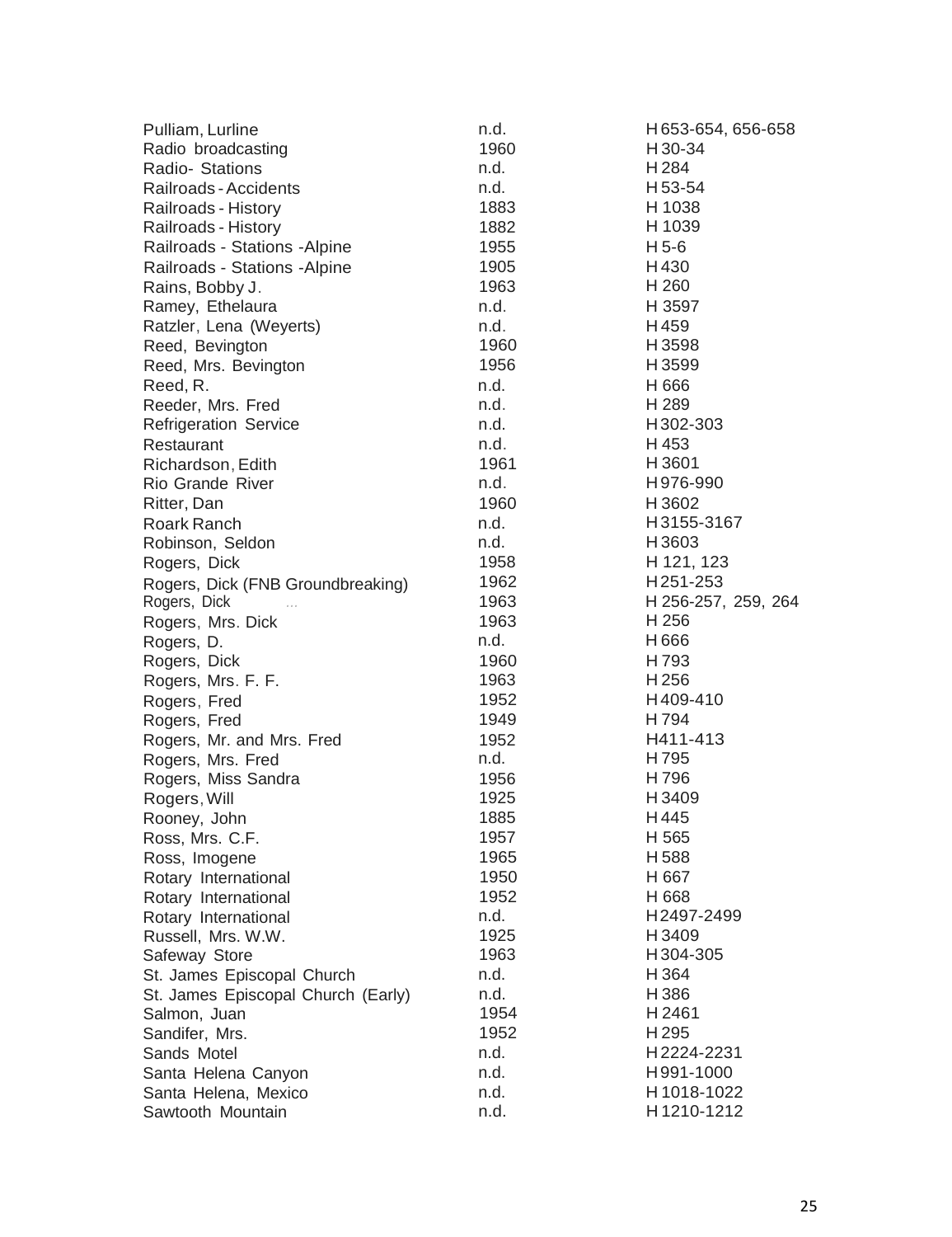| Scales, Shirley                          | n.d. | H <sub>285</sub><br>H 1184  |
|------------------------------------------|------|-----------------------------|
| Scobee, Barry, 1885-                     | n.d. | H 1184, 1184b, 1170, 1171A, |
| Scobee, Barry (full frame print)         | n.d. | 1171B, 1172, 1178, 1180     |
|                                          | n.d. |                             |
| Scudday, James<br>Selected Baseball Club | 1919 | H3600                       |
|                                          |      | H468                        |
| Seymour, Raymond                         | 1961 | H3604                       |
| <b>Shamrock Truck Center</b>             | n.d. | H3332-3335                  |
| Shearer, Ernest C.                       | n.d. | H3605                       |
| Sheep                                    | 1953 | H3120-3121                  |
| Shepard, Alan                            | 1964 | H851-852                    |
| Shields, Mayron                          | n.d. | H3606                       |
| Shivers, Allen                           | n.d. | H2365-2366                  |
| Signatures (Writing)                     | 1964 | H 856                       |
| Silver Saddle Lodge                      | n.d. | H2232-2236, 2337            |
| Simpson, Bill                            | 1960 | H2466                       |
| Singer sewing show                       | 1952 | H306-307                    |
| <b>Skillman's Grove</b>                  | n.d. | H 1065                      |
| Skinner, Jim                             | 1957 | H567-568                    |
| Skinner, Mrs. Lanell                     | 1961 | H3607                       |
| Sleeping Lion Mountain                   | n.d. | H 1078                      |
| Slight, R.B.                             | n.d. | H797                        |
| Slight, Winifred T.                      | 1959 | H3608                       |
| Slover, Kyle                             | n.d. | H444                        |
| Smith, Corbett                           | 1960 | H3610                       |
| Smith, H. Allen                          | n.d. | H798                        |
| Smith, Milton E.                         | 1952 | H 309                       |
| Smith, Mrs. Milton E.                    | 1952 | H 309                       |
| Smith, M.                                | n.d. | H666                        |
| Smith, O.C.                              | n.d. | H <sub>571</sub>            |
| Smith, Mrs. O.L.                         | 1963 | H256                        |
| Smith, V.J.                              | n.d. | H3611                       |
| Smith Furniture                          | 1952 | H308-309                    |
| Smithers, W.O.                           | n.d. | H799                        |
| <b>Snakes</b>                            | 1958 | H2411-2412                  |
| Softball                                 | 1950 | H 79                        |
| Sohl, Rick                               | n.d. | H570-571                    |
| Sohl, William                            | 1958 | H621                        |
| Sohl, Mr. and Mrs. William               | 1958 | H <sub>622</sub>            |
| Sohl Ranch                               | n.d. | H3168-3173                  |
| Soil Conservation Service                | 1956 | H3288-3294                  |
| Soil Conservation Service                | n.d. | H3295-3302                  |
| Solitario Basin                          | n.d. | H 1001-1002                 |
| Sotelo, Chon                             | n.d. | H 2363                      |
| Southwestern Bell Telephone              | n.d. | H310-312                    |
| Spence, J. Roy                           | 1962 | H800                        |
| Spence, Mrs. J. Roy                      | 1962 | H 800                       |
| Spence, Margaret Cotter                  | 1962 | H 800                       |
| Spurgin, James                           | n.d. | H 3609                      |
| Stagecoach lines/ruins                   | n.d. | H 1214                      |
| Stagecoaches                             | n.d. | H 1214                      |
| Stambaugh, A. R. (owner)?                | 1955 | H 15                        |
|                                          |      |                             |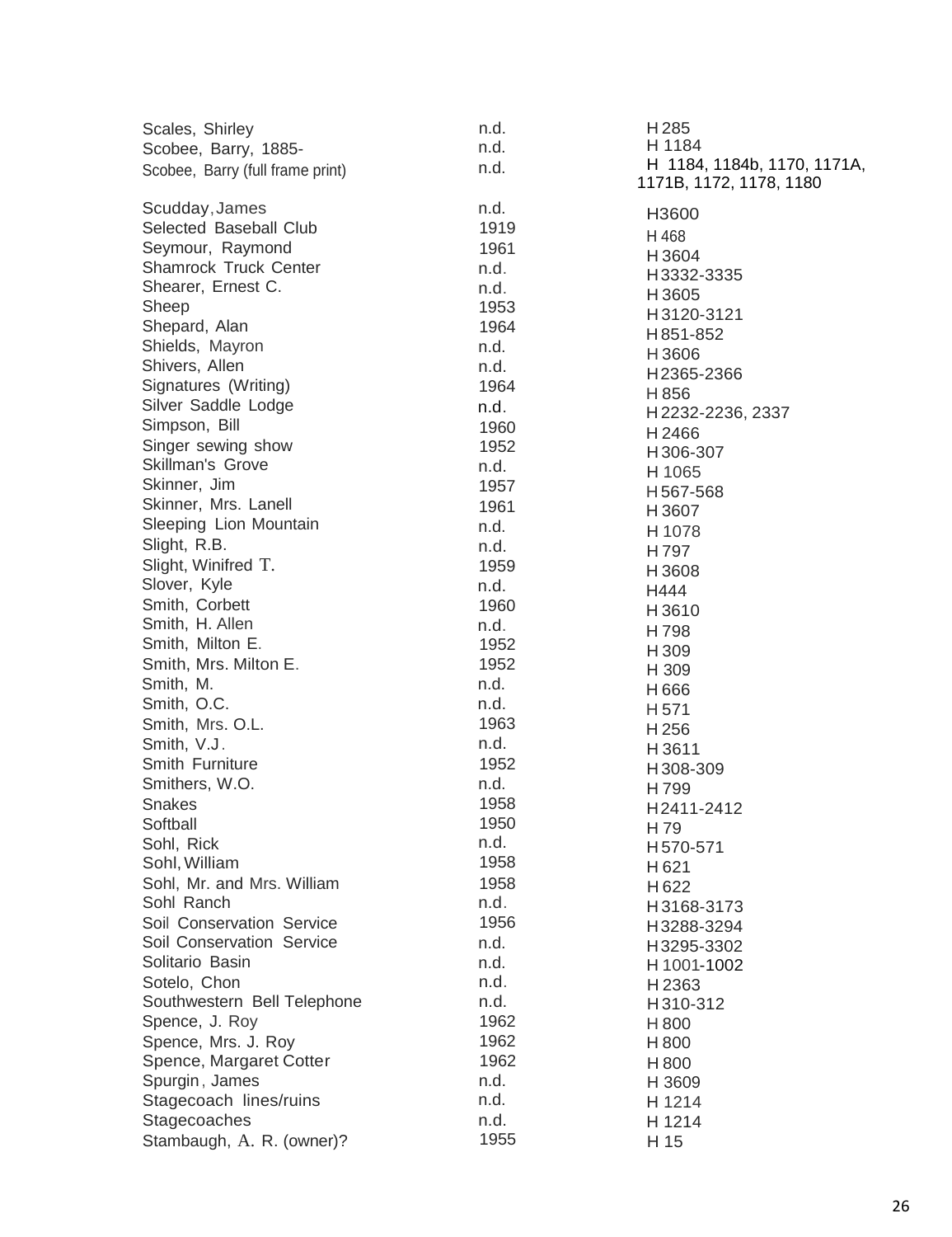| <b>Starnes Pontiac</b><br><b>State Historical Committee</b> | 1950             | H 313                                 |
|-------------------------------------------------------------|------------------|---------------------------------------|
| (Brewster Co. Unit)                                         | n.d.             | H 702                                 |
| State Historical Society (Brewster Co. Unit)                | 1965             | H703-705                              |
| Stillwell, Guy                                              | n.d.             | H1006-1007                            |
| Stillwell, Hallie                                           | 1965             | H 588                                 |
| Stillwell, Hallie                                           | n.d.             | H 653-655, 702, 747                   |
| Stillwell, Mrs. Roy                                         | n.d.             | H 747, 1035-1036                      |
| Stillwell, Mrs. Roy (Hallie)                                | n.d.             | $H$ 317\$ '1-                         |
| <b>Stillwell Ranch</b>                                      | n.d.             | H 1003                                |
| <b>Stillwell Ranch</b>                                      | 1950             | H 1004                                |
| Stillwell Ranch                                             | n.d.             | H1005-1017                            |
| Stovell, Jack                                               | 1958             | H801                                  |
| Stuckwish                                                   | n.d.             | H <sub>501</sub>                      |
| Stuckwish, J.M.                                             | n.d.             | H666                                  |
| Study Butte, Texas                                          | n.d.             | H 1023-1024                           |
| Study Butte, Texas                                          | 1954             | H 1025                                |
| Stumberg, Mr. and Mrs. S.A.                                 | 1959             | H3176-3177                            |
| Sui Ross Administration Building                            | 1923             | H 3420                                |
| Sui Ross Lobes                                              | 1923             | H 3483                                |
| Sui Ross Museum                                             | n.d.             | H3421-3422                            |
| Sui Ross Normal Teachers College                            | 1923             | H 3420                                |
| Sui Ross State College                                      | $n.d. -$         | H3421-3422,                           |
|                                                             |                  | 3423-3427                             |
| Sui Ross State College                                      | 1961             | H3428-3432                            |
| Sui Ross State College                                      | n.d.             | H3433-3449                            |
| Sui Ross State College                                      | 1955             | H3450-3473                            |
| Sui Ross State College                                      | n.d.             | H3474-3481                            |
| Sui Ross State College                                      | 1966             | H3481-3482                            |
| Sui Ross State College                                      | 1923             | H 3483                                |
| Sui Ross State College                                      | 1955             | H3484-3492                            |
| Sui Ross State College                                      | n.d.             | H3510-3511.3512,<br>3513-3522         |
| Sui Ross State College Library                              | 1955             | H3484-3492                            |
| Sui Ross State College Museum(stagecoach) nd                |                  | H3493-3509                            |
| State College Rodeo Press Box                               | n.d.             | H3512                                 |
| Sui Ross State College Science Building                     | n.d.             | H 3513-3522 + 5.5 1960 at end in last |
|                                                             |                  | album                                 |
| Surry                                                       | October 11, 1953 | H 3641 3644                           |
| Television - receivers and reception                        | 1954             | H4                                    |
| <b>Terlingua Chili Appreciation Society</b>                 | n.d.             | H 1030, 1032<br>H 1026-1029           |
| Terlingua, Texas                                            | $-1959$          |                                       |
| Terlingua, Texas                                            | n.d,             | H 1030-1032                           |
| Terry, Nellie Nixon Gourley                                 | n.d.             | H802<br>H7                            |
| Terry, W.H.                                                 | 1955             | H 802                                 |
| Terry, W.H. Sr.                                             | n.d.             | H 803                                 |
| Terry, Mr. and Mrs. W.H. Sr.                                | n.d.             | H802                                  |
| Terry, Mrs. W.H. Sr.                                        | n.d.             | H 803                                 |
| <b>Terry Family</b>                                         | n.d.             | H3178-3193                            |
| Terry Ranch<br>Thomas, Sam                                  | n.d.<br>n.d.     | H 804                                 |
| Thomas, Mrs. Stather                                        | n.d.             | H3612                                 |
|                                                             |                  |                                       |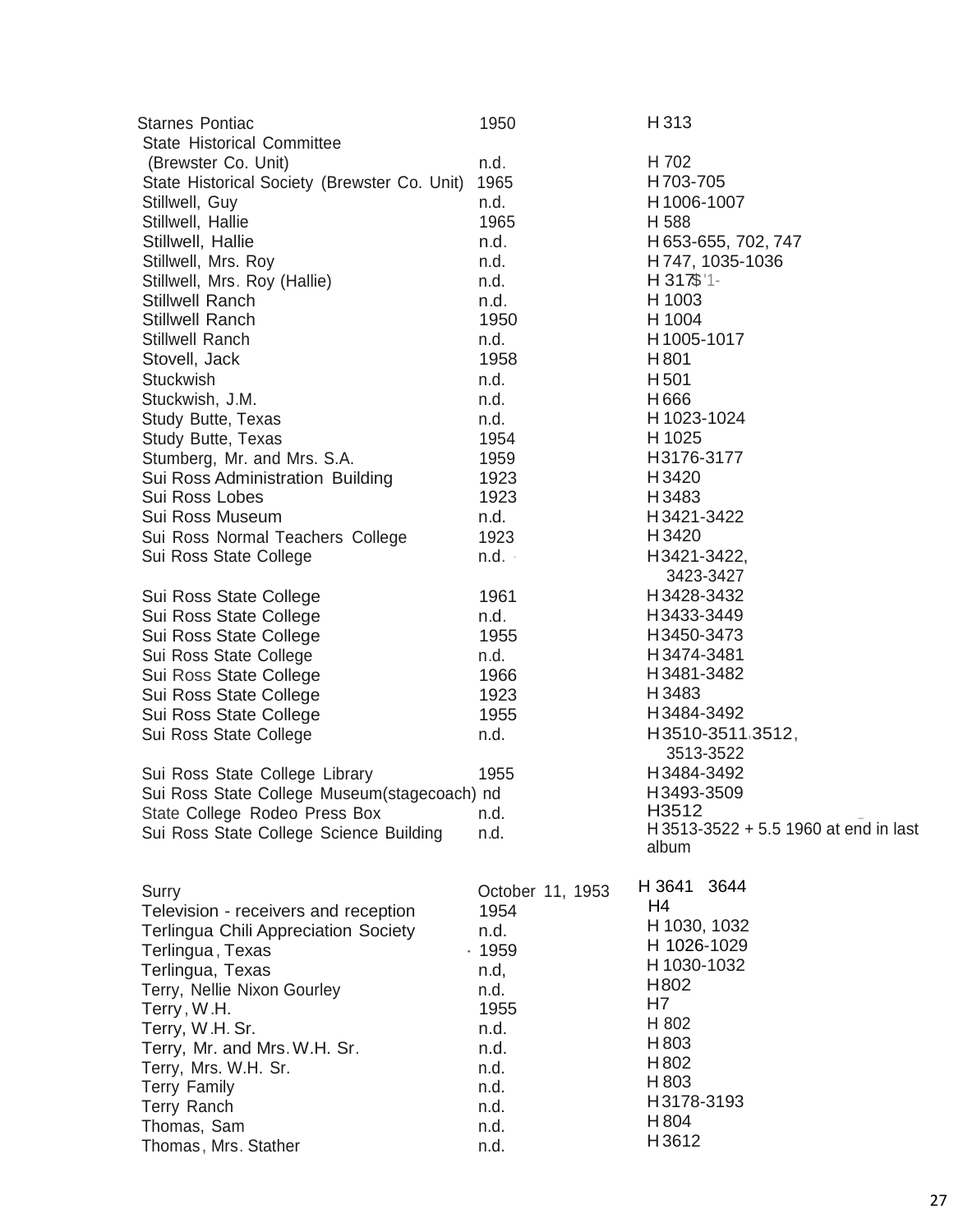| Thomason, George<br><b>Thrifty Service Station</b><br><b>Tippet Place</b> | 1956<br>n.d.<br>1963 | H3613<br>H314-315<br>H66-72 |
|---------------------------------------------------------------------------|----------------------|-----------------------------|
| Todd, Jack                                                                | n.d.                 | H3614                       |
| <b>Trans-Pecos Abstract</b>                                               | n.d.                 | H316                        |
| Truett, George W.                                                         | 1944                 | H400                        |
| Truett, George W. and Family                                              | 1944                 | H400                        |
| Turner, Everett                                                           | n.d.                 | H3615                       |
| Twin Peaks [Drive-In Theater]                                             | n.d.                 | H 317                       |
| Twin sisters                                                              | n.d.                 | H 55 A-E                    |
| United States. Army. Cavalry.                                             | n.d: About 1874?     | H 1083                      |
| <b>Unidentified Men</b>                                                   | nd.                  | After 618                   |
| United States. Army. Third Cavalry.                                       | n.d.                 | H 1085                      |
| <b>United States Border Patrol</b>                                        | n.d.                 | H558-564                    |
| Valle Hi Nursing Home                                                     | n.d.                 | H 318-325                   |
| Valves                                                                    | n.d.                 | H455                        |
| Van Cleat, Ray                                                            | n.d.                 | H3616                       |
| Van Orden, S.                                                             | 1962                 | H3617                       |
| Verner, Zenobia                                                           | 1960                 | H3618                       |
| Vernon, Ida                                                               | n.d                  | H3619                       |
| Veterans of Foreign Wars                                                  | 1953                 | H706                        |
| Veterans of Foreign Wars                                                  | n.d.                 | H 708                       |
| Veterans of Foreign Wars Auxiliary                                        | 1953                 | H 707                       |
| Veterinary hospitals                                                      | 1955                 | H 13-14                     |
| Victorio                                                                  | n.d.                 | H 1079-1080                 |
| Villa, Margaret                                                           | 1966                 | H644-645                    |
| Votaw, R.                                                                 | n.d.                 | H666                        |
| Votaw, Reginald                                                           | n.d.                 | H 876, 926                  |
| W.B. Bloys Memorial                                                       | n.d.                 | H 1066                      |
| W. Keesey Store                                                           | n.d.                 | H 1076                      |
| Wade, EJecta                                                              | n.d.                 | H653-654, 656-658           |
| Wade, Jim                                                                 | n.d.                 | H805                        |
| Waldon, Hayd                                                              | 1885                 | H445                        |
| Walker, Forrest                                                           | 1963                 | H742                        |
| Walker, Jim                                                               | 1957                 | H806                        |
| Ward, Marie B.                                                            | n.d.                 | H3620                       |
| Warnock, Barton                                                           | n.d.                 | H 501, 702, 3621            |
| Warnock, Mrs. Barton                                                      | 1956                 | H 3622                      |
| Way, C.E.                                                                 | 1885                 | H445                        |
| Wayne, Phil                                                               | 1963                 | H 3546                      |
| Weather                                                                   | n.d.                 | H 1190-1191                 |
| Weber, R.A.                                                               | 1957                 | H 565                       |
| Wedin, Mrs. Frank                                                         | n.d.                 | H 702, 2448                 |
| Well driller                                                              | n.d.                 | H 3653                      |
| Wells                                                                     | 1953                 | H576-577                    |
| Wesley Foundation (Interior)                                              | n.d.                 | H415                        |
| Wesley Student Center (Former location)                                   | n.d.                 | H416                        |
| <b>West Texas Utilities Company</b>                                       |                      |                             |
| (Early location)                                                          | n.d.                 | H 326-327                   |
| Weston, Fanny (Mrs. Billie)                                               | 1963                 | H 262                       |
| Weyerts, F.E.                                                             | n.d.                 | H457                        |

·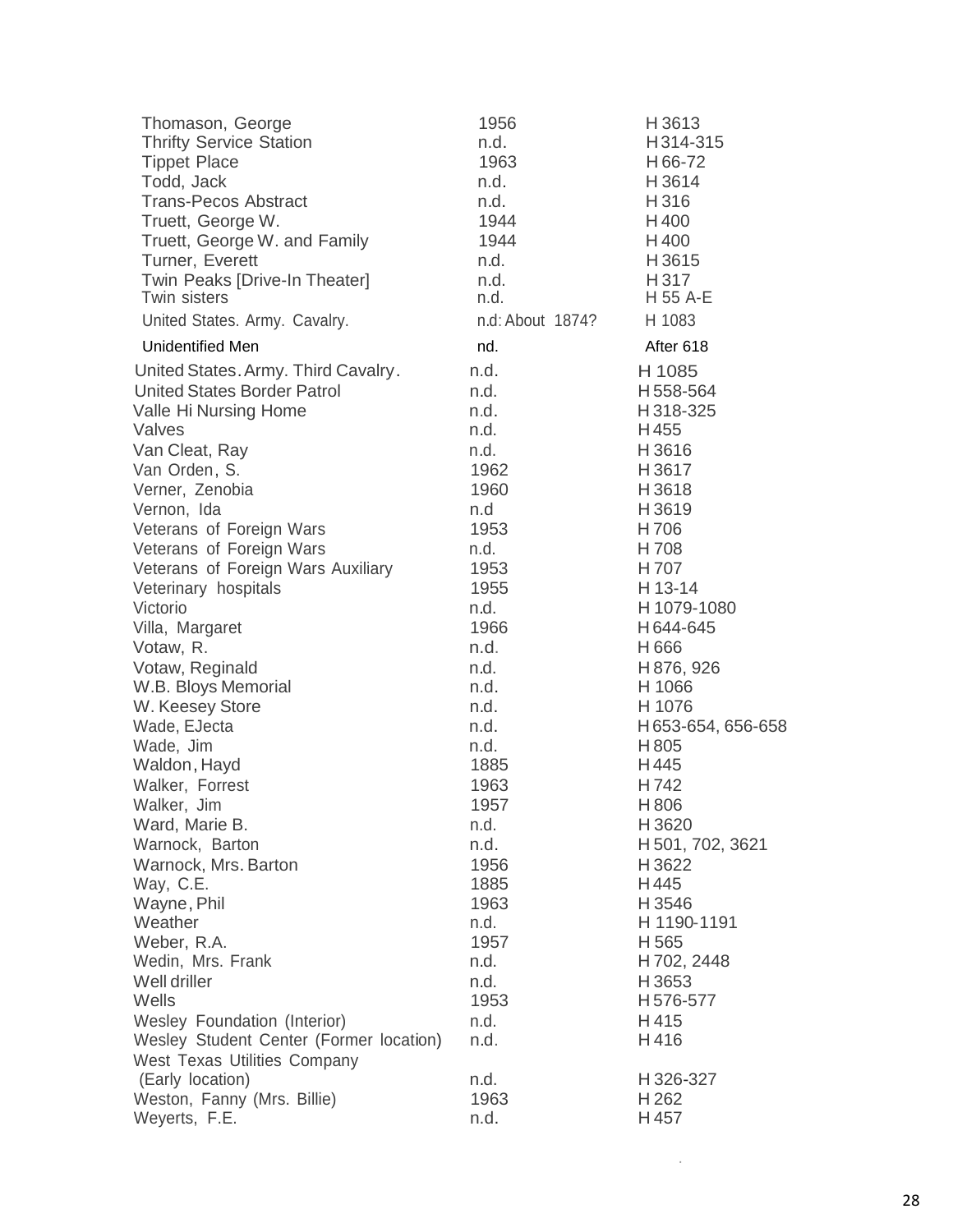| <b>Charles Hunter Collection</b>       | Inventory |             |
|----------------------------------------|-----------|-------------|
| Weyerts, F.H.                          | 1886      | H 464       |
| Weyerts, F.W. Blacksmith Shop          | 1886      | H 464       |
| Weyerts, Fritz                         | n.d.      | H 463       |
| Weyerts, Mr. and Mrs. Fritz            | n.d.      | H 460       |
| Weyerts, Mr. and Mrs. Fritz            | 1960      | H466        |
| Weyerts, Fritz                         | n.d.      | H 666       |
| Weyerts, Fritz Bill                    | n.d.      | H 461       |
| Weyerts, Fritz E.                      | n.d.      | H 455       |
| Weyerts, Ida Mae                       | n.d.      | H 461       |
| Weyerts, John                          | 1942      | H 458       |
| Weyerts, John                          | n.d.      | H 459, 461  |
| Weyerts, Margaret                      | n.d.      | H 461       |
| Weyerts, Paul                          | n.d.      | H 3623      |
| <b>Weyerts Blacksmith Shop</b>         | n.d.      | H 463       |
| Wheat, R.                              | n.d.      | H 666       |
| White, Dr.                             | 1963      | H 258       |
| White, Golden                          | 1968-69   | H 662-663   |
| White, Hugh                            | 1952      | H618        |
| White, Hugh                            | n.d.      | H 702       |
| White, Hugh                            | 1958      | H 807       |
| White, Jim (bull)                      | 1960      | H 3194      |
| White's Highland Village               | n.d.      | H 332 *     |
| Wild, Peter                            | n.d.      | H 3624      |
| Wildcats (Note: See Lynx)              |           |             |
| Wildenthal, Bryan (FNB groundbreaking) | 1962      | H 251-252   |
| Wildenthal, B.                         | n.d.      | H 666       |
| Wildenthal, Bryan                      | n.d.      | H 3625      |
| Will                                   | 1885      | H 445       |
| Williams                               | 1965      | H588        |
| Williams, Bill                         | 1962      | H 3627      |
| Williams, Mrs. Elvie                   | n.d.      | H 808       |
| Williams, Elvie                        | n.d.      | H 3628      |
| Williams, F.                           | n.d.      | H 666       |
| Williams, Jack                         | 1963      | H 260-261   |
| Williams, Jack                         | n.d.      | H 809       |
| Williams, W.                           | 1959      | H810        |
| Williams-Vogt Grocery                  | n.d.      | H 328-329   |
| Willa Ranch                            | 1959      | H 3195-3202 |
| Wilmoth, Freddie                       | 1960      | H 3626      |
| Wilson, Anja                           | n.d.      | H 443       |
| Wilson, Ella                           | n.d.      | H 444       |
| Wilson, Jim P.                         | n.d.      | H 442-444   |
| Wilson Oil Well                        | 1920      | H 465       |
| Winder, A.T.                           | 1885      | H 445       |
| Winkler, Nathan                        | n.d.      | H 749       |
| Winkler, Mrs. Nathan                   | n.d.      | H 749       |
| Winter, W.I. (FNB groundbreaking)      | 1962      | H 251-252   |
| Winter, W.I.                           | 1964      | H 584-587   |
| Winter, W.I.                           | n.d.      | H 666, 811  |
| Winter Cleaners and Laundry            | 1959      | H 330-331   |
| Winter Ranch                           | 1957      | H 3207-3216 |